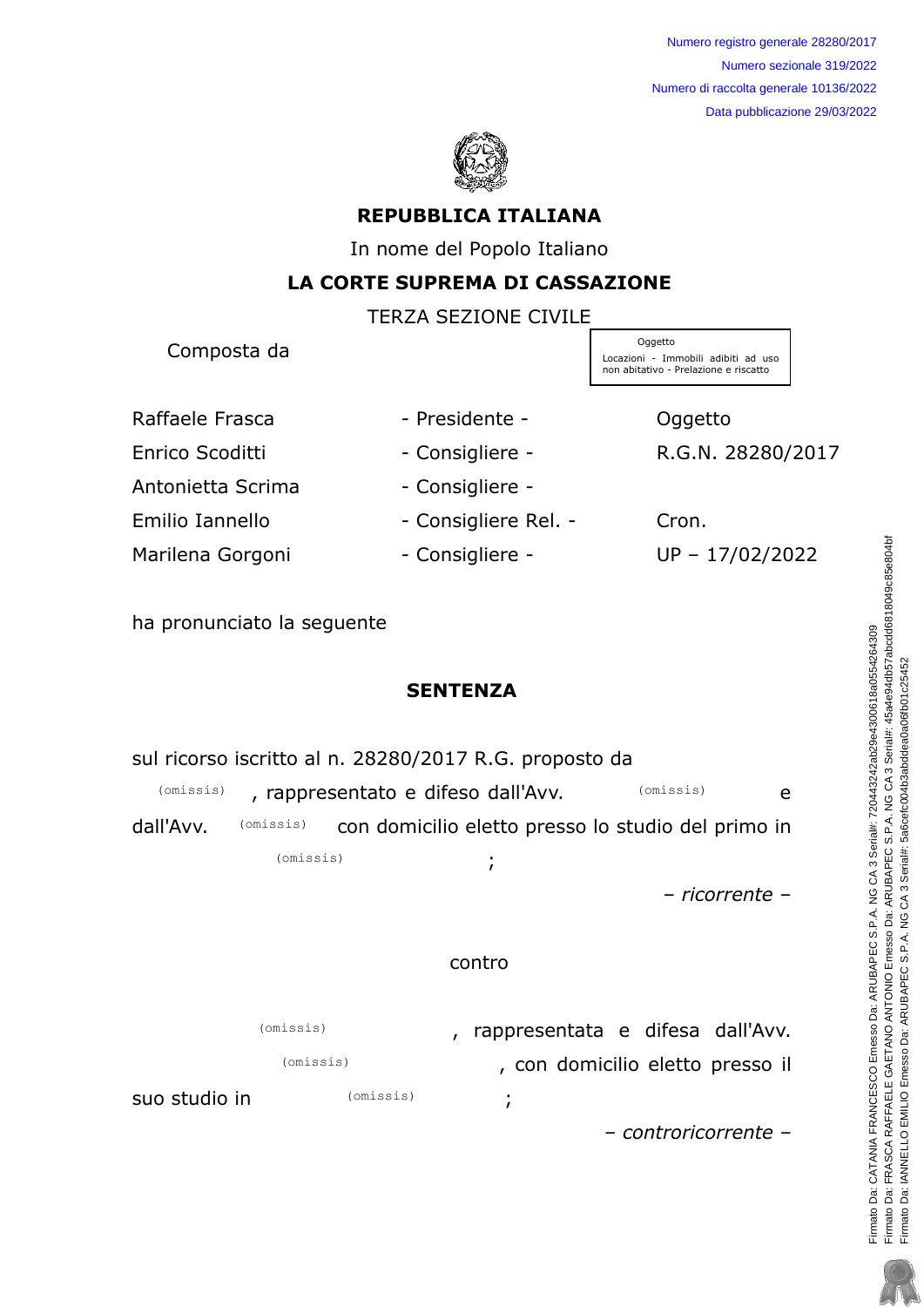#### e contro

| Fondazione                       | (omissis) |           |                                               |
|----------------------------------|-----------|-----------|-----------------------------------------------|
| rappresentata e difesa dall'Avv. |           | (omissis) | con domicilio                                 |
| eletto presso il suo studio in   | (omissis) |           |                                               |
|                                  |           |           | - controricorrente e ricorrente incidentale - |

#### e nei confronti di

(omissis)

- intimati -

avverso la sentenza della Corte di appello di Roma, n. 4015/2017 depositata il 26 luglio 2017.

=!

Udita la relazione svolta nella pubblica udienza del 17 febbraio 2022 dal Consigliere Emilio Iannello.

udito l'Avv. (omissis), per delega; (omissis)

udita l'Avv. (omissis) per delega; (omissis)

udito il Pubblico Ministero, in persona del Sostituto Procuratore generale (omissis) in the ha concluso chiedendo il rigetto del ricorso principale, con assorbimento del ricorso incidentale condizionato. (omissis)

### FATTI DI CAUSA

1. Con ricorso ex art  $447$ -bis cod. proc. civ.  $(omissis)$  adì il Tribunale di Civitavecchia chiedendo accertarsi  $-$  in contraddittorio con (omissis) e la Fondazione (omissis) (omissis) (omissis)

» (quali locatori) nonché con la  $\alpha$  (quale terzo acquirente) — la fondatezza nonché l'efficacia del riscatto esercitato  $ex$  art. 39 legge 27 luglio 1978, n. 392, in relazione (omissis)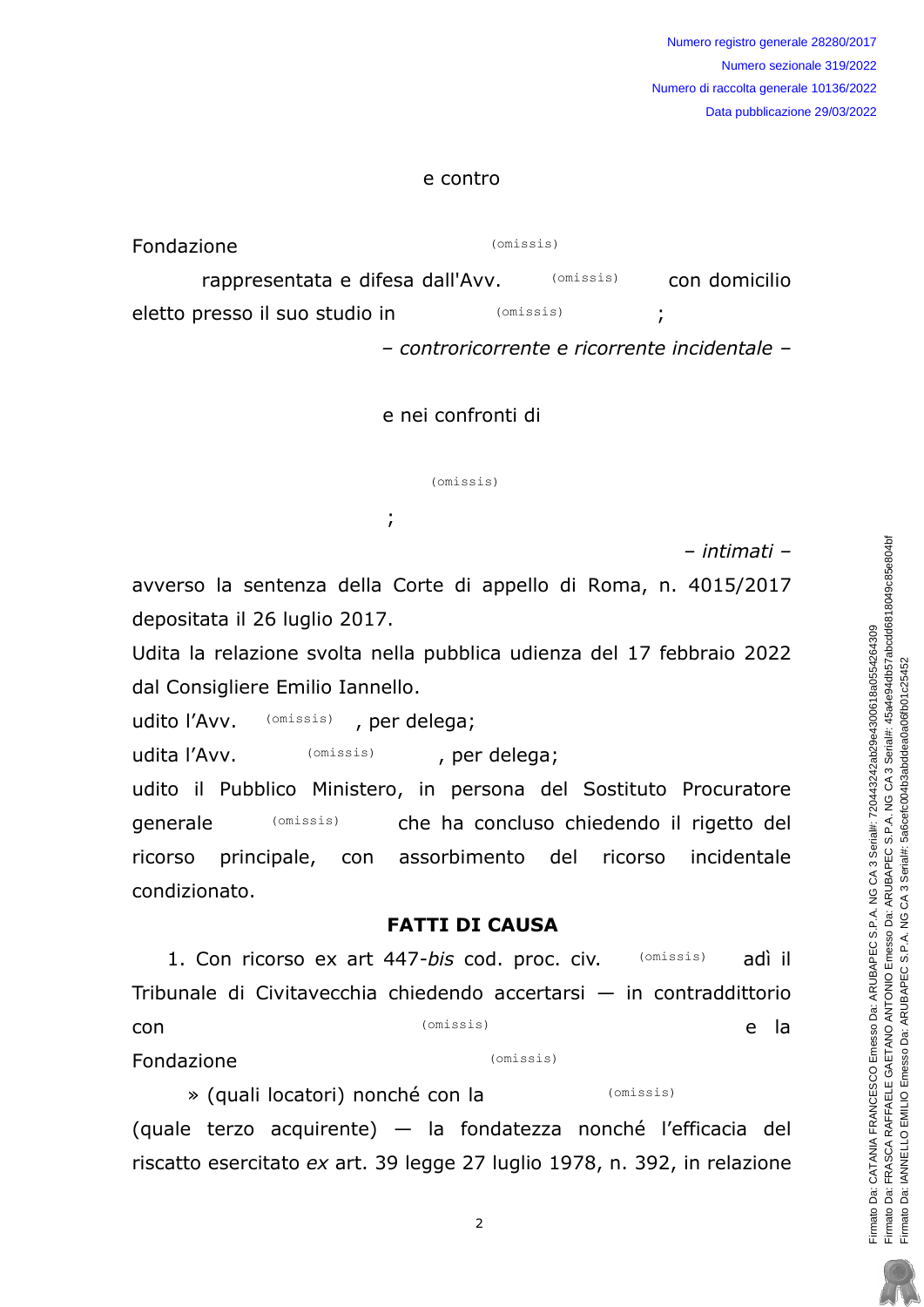ad immobile dallo stesso condotto in locazione ad uso commerciale, con le consequenti statuizioni.

Espose a fondamento di aver manifestato ai locatori, con nota ad essi recapitata in data 11 giugno 2001, la volontà di acquistare l'immobile nel caso di una sua eventuale vendita: di aver appreso solo in data 20 luglio 2002, che i locatori  $-$  senza alcuna preventiva comunicazione ad esso conduttore e dunque in violazione dell'art. 38  $leq$ ge cit.  $-$  con atto dell'8 giugno 2001 avevano alienato l'immobile alla società (omissis) (omissis) ; di aver interesse ad esercitare il diritto di riscatto previsto dall'art. 39 legge cit., dichiarandosi disponibile a corrispondere il prezzo indicato nel rogito di compravendita (£ 120.000.000, pari ad  $\epsilon$  61.974,83). (omissis)

Chiese in subordine la condanna dei predetti, in solido, al risarcimento dei danni.

2. Con sentenza n. 925/2010, in data 21 settembre 2010, il tribunale rigettò entrambe le domande, avendo ritenuto, quanto alla prima, che le comunicazioni inviate dal conduttore alle controparti non potessero avere significato assimilabile all'esercizio del diritto di riscatto e, quanto alla seconda, che non sussistessero sufficienti elementi per ritenere che il mancato rispetto dell'obbligo di comunicazione da parte del locatore fosse dipeso da una condotta volta ad impedire volontariamente l'acquisto del bene da parte del  $(omissis)$ 

3. Con sentenza n. 4015/2017, depositata il 26 luglio 2017, la Corte di appello di Roma ha confermato tale decisione, rigettando il gravame interposto dal (omissis).  $\frac{1}{(0.001 \text{ s})}$ .<br>3. Con sentenza n. 4015<br>Corte di appello di Roma ha

Per quanto in questa sede interessa, con riferimento alla subordinata domanda risarcitoria, ha infatti ritenuto, conformemente al primo giudice, mancare la prova che il venditore e il terzo acquirente avessero volontariamente posto in essere comportamenti tali da indurlo in inganno circa l'avvenuta vendita del bene e ad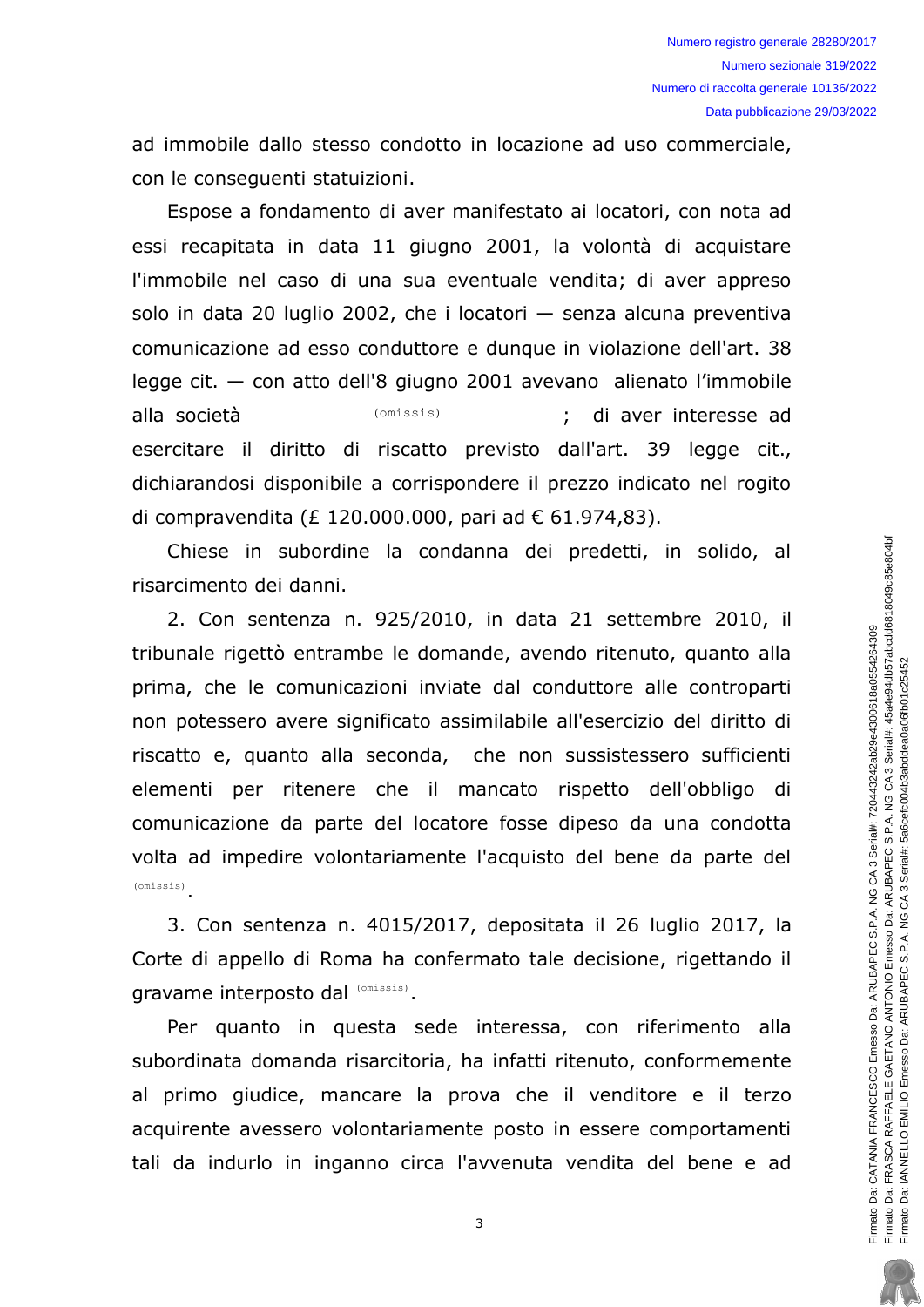omettere i controlli presso la Conservatoria dei Registri Immobiliari, essendo in particolare, a tal fine, insufficiente la mancata risposta da parte del locatore alla lettera dell'11 giugno 2001.

Ha soggiunto che, peraltro, proprio l'avvenuta conoscenza da parte del conduttore dell'intenzione del locatore di alienare l'immobile e la mancata risposta a detta lettera avrebbero dovuto indurlo ad essere maggiormente vigile e ad effettuare una verifica presso l'Ufficio dei Registri Immobiliari per accertare la titolarità del bene.

4. Avverso tale decisione (omissis) propone ricorso per cassazione affidato a tre motivi, cui resistono, con controricorsi, la

> $(omissis)$ e la Fondazione  $(omissis)$

> > , quest'ultima proponendo

anche ricorso incidentale condizionato.

Il ricorso è anche notificato a:

| (omissis) | e di                          | (omissis) | , deceduti nelle       |
|-----------|-------------------------------|-----------|------------------------|
|           |                               |           | quale erede di         |
|           | more del giudizio di appello; |           | (omissis)<br>(omissis) |

 $(omissis)$ 

 $(omissis)$ , in proprio e quale erede di  $(omissis)$ Nessuno di essi svolge difese nella presente sede.

5. Calendarizzata la causa, una prima volta, per l'adunanza del 19 novembre 2019, in vista della quale la controricorrente  $(omissis)$ 

aveva depositato memoria, la causa venne rinviata a nuovo ruolo con decreto del Pres. Titolare del 18 novembre 2019 per impedimento del relatore.

6. Fissata, dunque, l'adunanza camerale del 25 settembre 2020 (in vista della quale depositava memoria il ricorrente), all'esito della stessa la Corte, con ordinanza interlocutoria n. 27597 depositata il 2 dicembre 2020, ritenuta la rilevanza nomofilattica di alcune delle questioni poste («segnatamente quali siano gli effetti della mancata comunicazione della volontà traslativa sull'esercizio del diritto di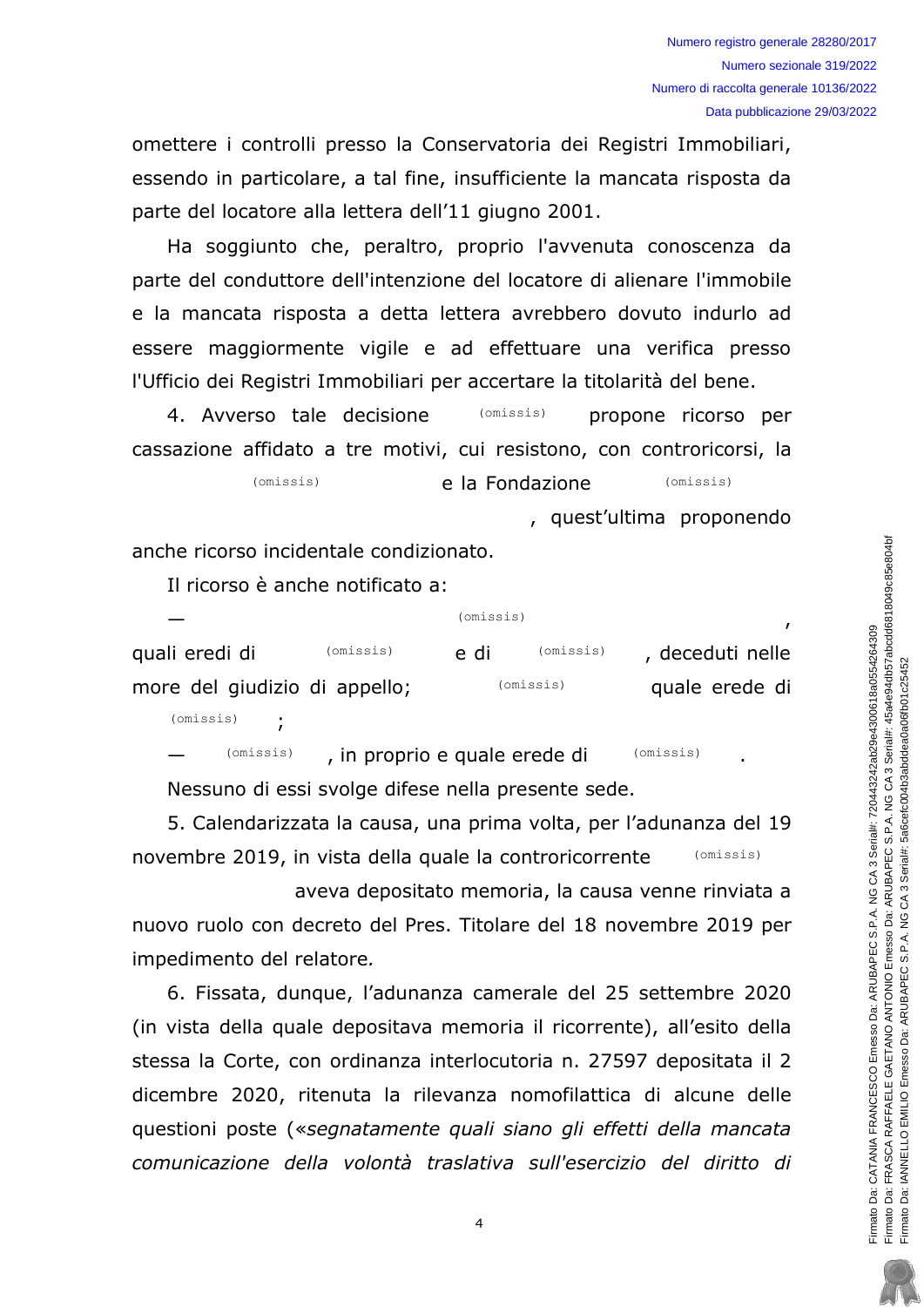prelazione»), ne ha disposto, ai sensi dell'art. 375, ultimo comma, cod. proc. civ., la trattazione in pubblica udienza.

7. Chiamata quindi alla pubblica udienza del 31 marzo 2021 (in vista della quale la controricorrente (omissis) aveva depositato ulteriore memoria), la causa è stata rinviata a nuovo ruolo per la necessaria astensione di uno dei componenti del Collegio, che aveva deciso la causa in primo grado.

8. In vista dell'odierna udienza pubblica, il ricorrente ha depositato istanza di discussione orale ex art. 23, comma 8-bis, d.l. 28 ottobre 2020, n. 137, convertito dalla legge 18 dicembre 2020, n. 176.

(omissis) La controricorrente . ha depositato memoria.

### **RAGIONI DELLA DECISIONE**

1. Con il proprio controricorso la Fondazione (omissis) , eccepisce preliminarmente il difetto di contraddittorio nel presente giudizio di legittimità per non OSSia (omissis) essere stati in esso evocati i figli di  $(omissis)$ (omissis)  $\mathbf{e}$ 

la cui qualità di coeredi del predetto documenta con la produzione di stralcio della dichiarazione di successione.

Per le considerazioni appresso esposte, che  $-$  come si dirà  $$ devono condurre al rigetto del ricorso, si rivela nondimeno ultroneo, per il principio di ragionevole durata del processo, ordinare l'altrimenti necessaria integrazione del contraddittorio.

Secondo principio consolidato nella giurisprudenza di questa Corte, invero, il rispetto del diritto fondamentale ad una ragionevole durata del processo impone al giudice (ai sensi degli artt. 175 e 127 cod. proc. civ.) di evitare e impedire comportamenti che siano di ostacolo ad una sollecita definizione dello stesso, tra i quali rientrano quelli che si traducono in un inutile dispendio di attività processuali e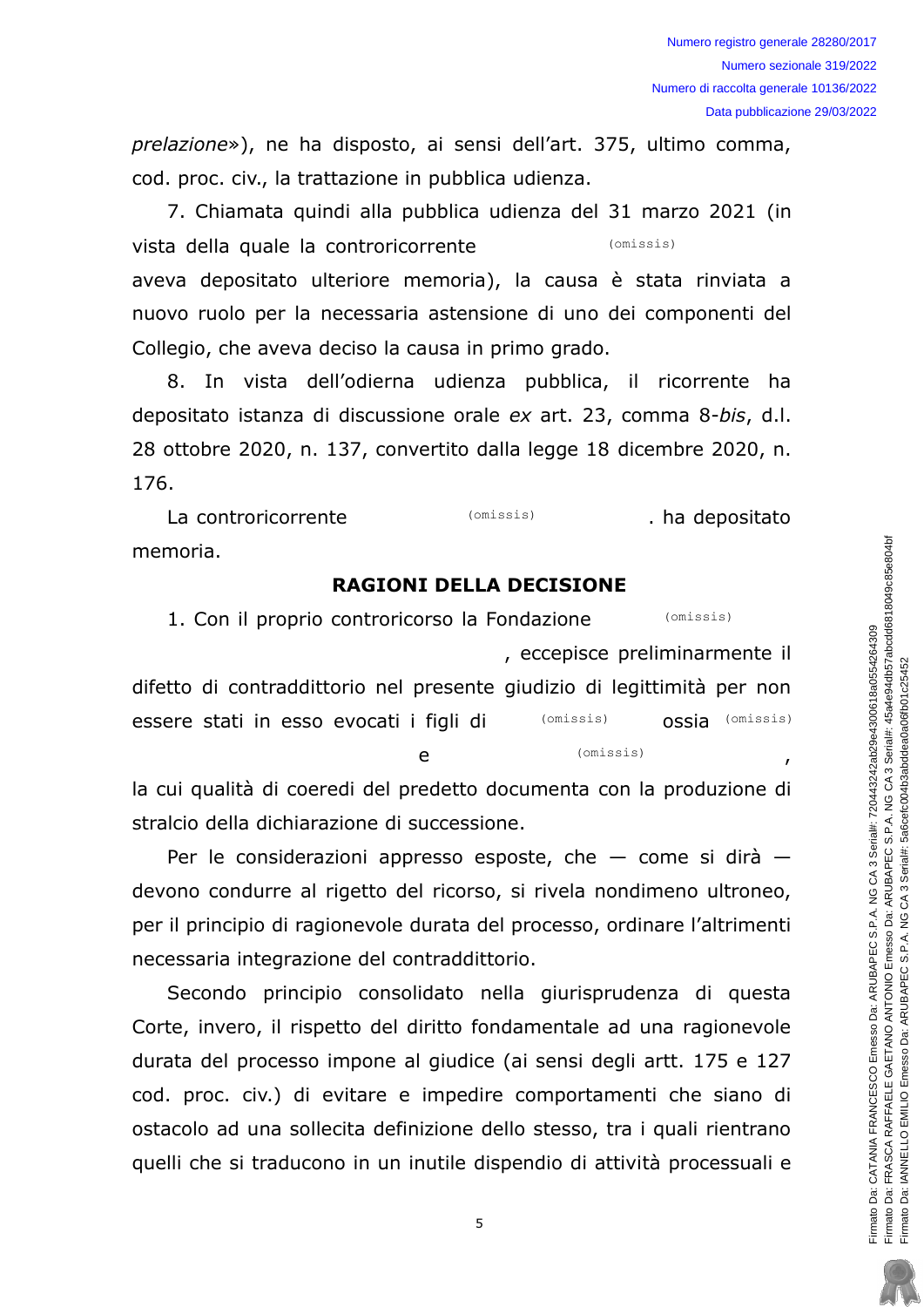formalità superflue perché non qiustificate dalla struttura dialettica del processo e, in particolare, dal rispetto effettivo del principio del contraddittorio, da effettive garanzie di difesa e dal diritto alla partecipazione al processo in condizioni di parità, dei soggetti nella cui sfera giuridica l'atto finale è destinato a produrre i suoi effetti.

Ne conseque che, in caso di ricorso per cassazione prima facie infondato o inammissibile, appare superfluo, pur potendone sussistere i presupposti, disporre la fissazione di un termine per l'integrazione del contraddittorio ovvero per la rinnovazione di una notifica nulla o inesistente, atteso che la concessione di esso si tradurrebbe, oltre che in un aggravio di spese, in un allungamento dei termini per la definizione del giudizio di cassazione senza comportare alcun beneficio per la garanzia dell'effettività dei diritti processuali delle parti (v. Cass. Sez. U. 22/03/2010, n. 6826; Cass. 21/05/2018, n. 12515; 10/05/2018, n. 11287; 17/06/2013, n. 15106).

2. Con la memoria depositata in vista dell'adunanza del 25 settembre 2020 il difensore di parte ricorrente segnala la sopravvenuta morte, in data 2 marzo 2020, del proprio assistito.

Al riguardo occorre ribadire che nel giudizio di cassazione, dominato dall'impulso d'ufficio, non trova applicazione l'istituto della interruzione del processo per uno degli eventi previsti dagli artt. 299 e ss. cod. proc. civ., sicché, una volta instaurato il contraddittorio con la notifica del ricorso, la morte del ricorrente non determina l'interruzione del processo (v. ex multis Cass. Sez. U. 21/06/2007, n. 14385; 31/10/2011, n. 22624; 03/12/2015, n. 24635).

3. Con il primo motivo il ricorrente deduce, con riferimento all'art. 360, comma primo, num. 4, cod. proc. civ., «violazione dell'art. 112 c.p.c.; nullità della sentenza e del procedimento, per omessa pronunzia in relazione alla cessazione della materia del contendere, per non avere la Corte d'Appello considerato le pattuizioni contenute nell'accordo transattivo intervenuto tra le parti nelle more del giudizio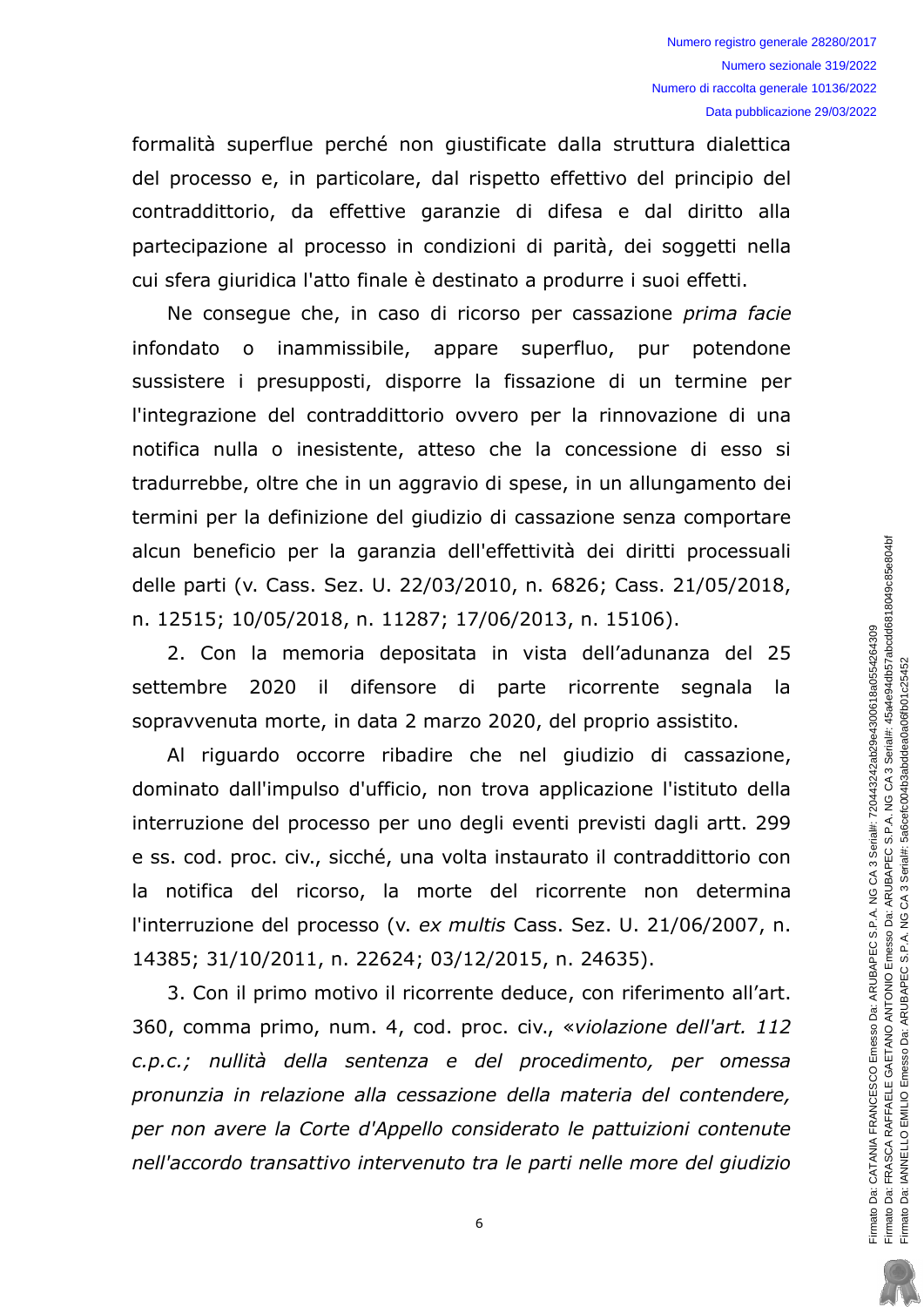di secondo grado».

Premette che:

- nelle more del giudizio di appello, egli aveva «raggiunto e sottoscritto» con la (omissis) un'intesa, in virtù della quale il bene oggetto del contenzioso sarebbe stato trasferito dalla società al (omissis) a fronte del pagamento di euro 150.000 con contestuale azzeramento di ogni debito pregresso;

- tale accordo prevedeva testualmente l'impegno della (Omissis) a cedere il bene al (omissis) che prometteva di acquistarlo entro tre anni dalla data di rilascio del permesso di costruire da parte del Comune di  $(omissis)$  .

- la clausola finale di tale scrittura (trascritta testualmente in ricorso) così disponeva: «le parti rinunciano reciprocamente fra loro a tutti i debiti e crediti derivanti dal contenzioso in atto e la causa in appello (proc. n. 873/11 R.G.) și intenderà transatta e abbandonata con compensazione di spese»;

- l'accordo non è mai stato revocato e non prevedeva alcuna scadenza, visto che la condizione del rilascio del permesso di costruire da parte del Comune di (Omissis) non si era avverata.

Ciò premesso, richiama l'orientamento della giurisprudenza di legittimità secondo cui, ove nel giudizio sia intervenuta una transazione o altro fatto che determini la cessazione della materia del contendere, la relativa statuizione non comporta una decisione nel merito della causa e si risolve nella dichiarazione di inammissibilità, essendo venuto meno l'interesse alla definizione del giudizio e, quindi, ad una pronuncia sul merito dell'impugnazione; ciò in quanto nel caso di accordo transattivo, il nuovo assetto pattizio si sostituisce alla regolamentazione data nella sentenza impugnata, che resta travolta e caducata e, pertanto, inidonea a passare in giudicato.

Deduce, quindi, che la corte di merito è incorsa nella violazione dell'art. 112 cod. proc. civ., per avere omesso di dichiarare cessata la

 $\overline{7}$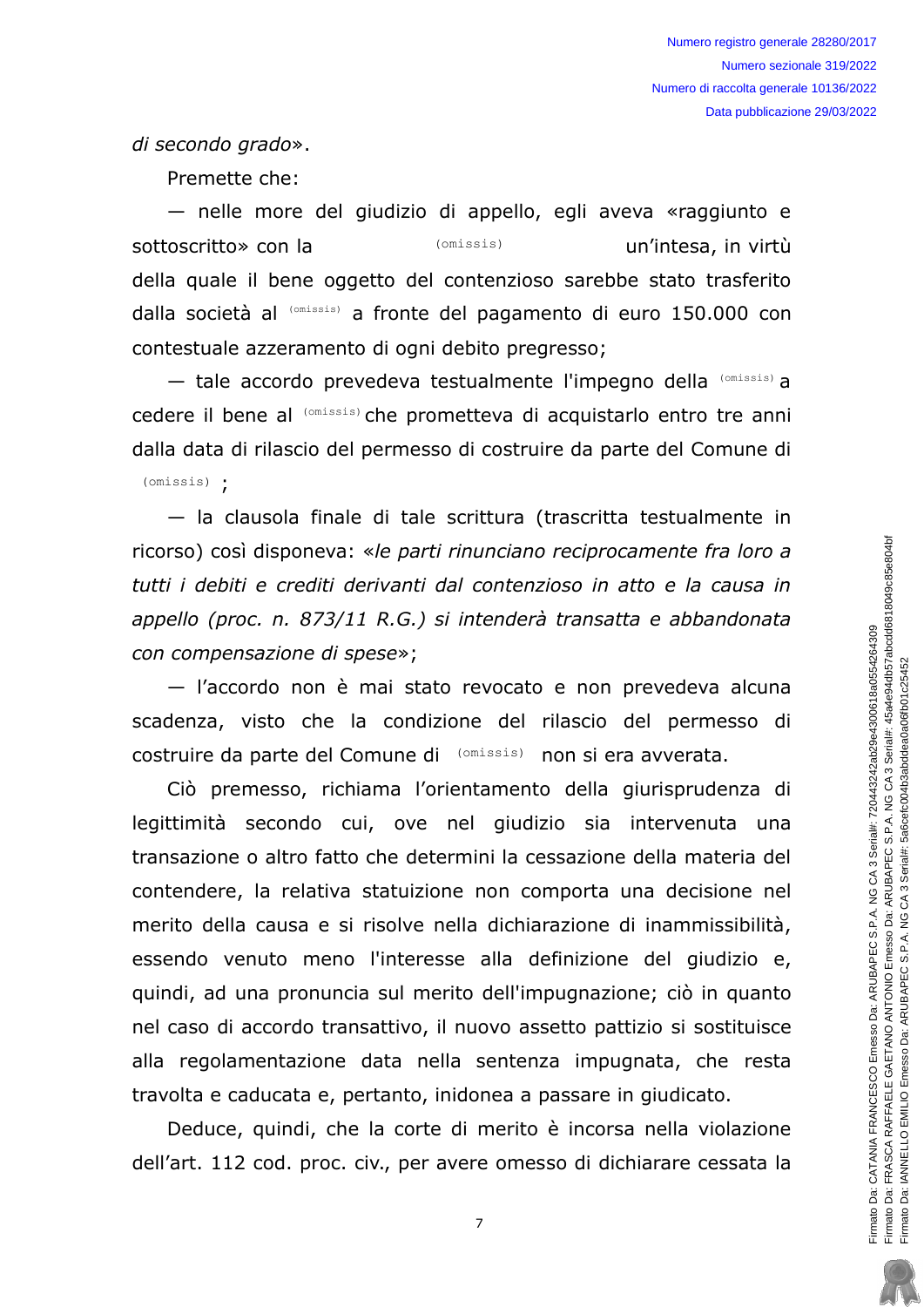materia del contendere.

4. Con il secondo motivo il ricorrente denuncia, ai sensi dell'art. 360, comma primo, num. 3, cod. proc. civ., violazione degli artt. 38 e 39 legge 27 luglio 1978, n. 392 e degli artt. 1175, 2043 e 2697 cod. civ., in relazione al confermato rigetto della subordinata domanda risarcitoria.

Lamenta che erroneamente la corte territoriale ha ritenuto che il locatore o il terzo non avessero posto in essere condotte tali da indurre in errore il conduttore circa l'avvenuta vendita del bene.

Sostiene che proprio la lettera inviata ai locatori il 1º giugno 2001 (e da questi ricevuta l'11 giugno) per comunicare la propria intenzione di esercitare il diritto di prelazione a fronte della ventilata vendita dell'immobile, avrebbe dovuto considerarsi prova univoca della condotta fraudolenta tenuta ai suoi danni.

Ciò in quanto, mentre egli non poteva essere certo del fatto che i locatori avrebbero effettivamente alienato il bene, i locatori, viceversa, alla luce della su menzionata lettera, dovevano essere certi del fatto che il diritto di riscatto del conduttore sarebbe stato esercitato.

Egli, dunque, poteva ritenersi «tranguillo e al riparo da ogni dubbio» circa il fatto che i locatori, in caso di alienazione, lo avrebbero reso edotto in modo da consentirgli di esercitare il diritto di riscatto.

Né vi erano elementi per paventare un comportamento fraudolento da parte dei locatori e tale da indurlo, nonostante l'invio della lettera, ad accertarsi presso la Conservatoria dei RR.II. di una eventuale vendita a terzi del bene, attesi gli ottimi rapporti con la parte locatrice.

Prova ulteriore dell'intento doloso avrebbe poi dovuto trarsi dal  $(omissis)$ fatto che la comunicazione dell'avvenuta vendita alla

gli era stata data ad un anno di distanza da questa,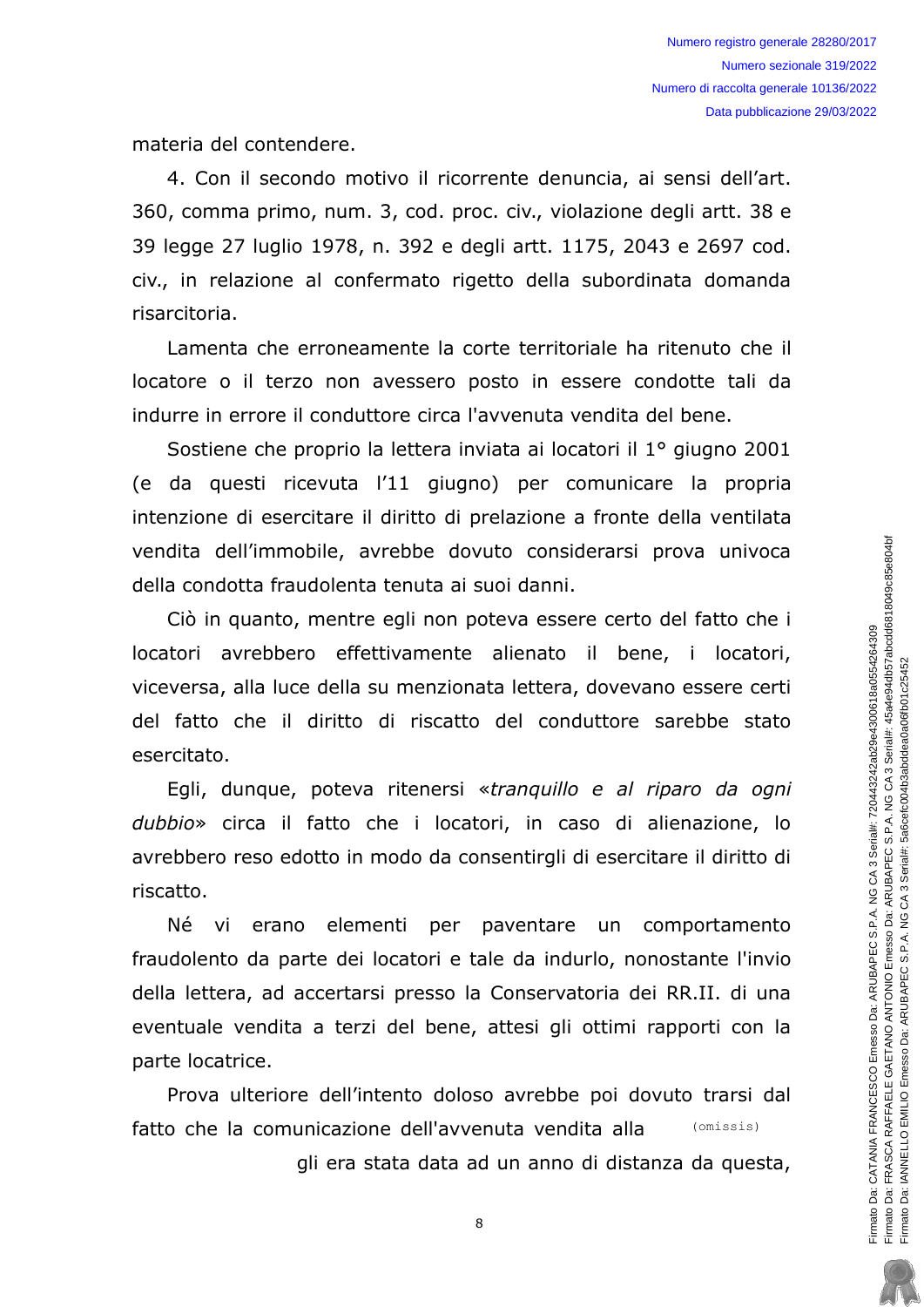nella lettera del 24 giugno 2002 con la quale essi restituivano il canone annuale loro versato.

Rileva che solo un intento fraudolento poteva spiegare il fatto che i locatori avevano atteso un anno dalla vendita e il pagamento del canone annuale di locazione, prima di comunicare l'avvenuta vendita.

5. Con il terzo motivo il ricorrente denuncia, con riferimento all'art. 360, comma primo, num. 4, cod. proc. civ., violazione dell'art. 132, comma secondo, num. 4, cod. proc. civ., per manifesta illogicità della motivazione.

È manifestamente irrazionale, secondo lui, sostenere che la conoscenza dell'intenzione dei locatori di vendere il terreno avrebbe dovuto indurlo ad effettuare le opportune verifiche presso l'ufficio dei registi immobiliari, anziché ravvisare nella mancata risposta alla sua lettera del 1º giugno 2001 motivo per ritenere giustificata la convinzione che i locatori non avessero intenzione di vendere e consequentemente la sua inerzia rispetto a tale verifica.

6. Il primo motivo è inammissibile e, comunque, manifestamente infondato.

6.1. È anzitutto evidente l'aspecificità della doglianza, in violazione del reguisito di cui all'art. 366 n. 4 cod. proc. civ. là dove deduce la violazione dell'art. 112 cod. proc. civ., senza minimamente confrontarsi con la sentenza che invece, sulla questione, si è pronunciata, pure ampiamente motivando.

La sentenza impugnata, invero:

a) evidenzia anzitutto che si trattava (come del resto riferito, s'è visto, anche in ricorso, a pag. 22) non di un regolamento negoziale già efficace e operante ma di una «lettera d'intenti», con la quale la predetta società si impegnava a vendere al (Omissis) l'immobile per cui è causa e quest'ultimo si impegnava ad acquistarlo al prezzo di € 150.000, rinunciando entrambe «reciprocamente fra di loro a tutti i debiti e crediti, derivanti dal contenzioso in atto» e convenendosi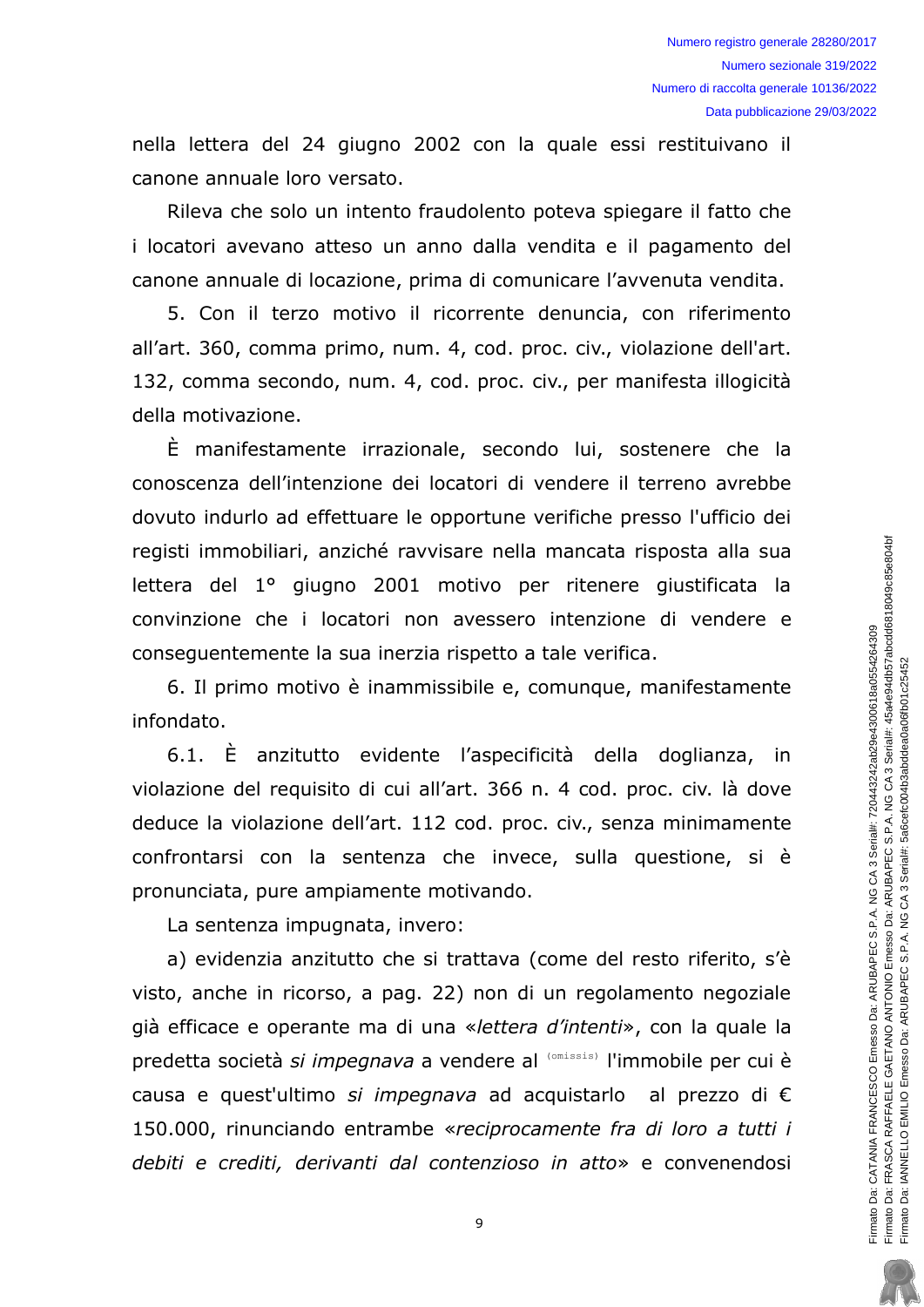inoltre che «la causa in appello (proc. N. 873/11) si intenderà transatta e abbandonata, con compensazione delle spese»;

b) rileva, inoltre, che alla prima udienza di comparizione le parti non comparirono e la causa venne rinviata ai sensi dell'art. 348 cod. proc. civ.; che, invece, alle successive udienze comparirono chiedendo dei semplici rinvii al fine di perfezionare l'accordo di bonario componimento e lo stesso ancora fecero alla successiva udienza del 15 giugno 2017, nonostante fossero state preavvertite che trattavasi di un ultimo rinvio;

c) rimarca infine che «allo stato ... considerato che l'appellante e  $l\bar{a}$  $(missis)$ -nonostante i numerosi rinvii d'udienza, richiesti ed ottenuti- non sono riuscite a raggiungere un definitivo accordo e a transigere bonariamente la vertenza, la stessa deve essere decisa nel merito ..., dovendosi ritenere superati, anche perché non ottemperati, gli accordi intervenuti con la scrittura privata, senza data, depositata dalla (omissis) esplicitamente concludendo che «consequentemente, non può essere dichiarata cessata la materia del contendere».

6.2. Quand'anche si volesse intendere il motivo per come è argomentato a pag. 30, cioè come imputante alla corte romana non di non avere pronunciato ma di avere pronunciato male, risulta parimenti inammissibile perché ignora la motivazione della sentenza stessa e, dunque, è inidoneo ad integrare motivo di ricorso in tal senso, al di là della sua intestazione.

La censura, infatti, anche in tale prospettiva, non si confronta con la decisione impugnata e così postula un accertamento fattuale (quello del perfezionamento tra le parti di un nuovo assetto di interessi idoneo a regolare e definire ogni aspetto della controversia) opposto a quello contenuto in sentenza (che ha invece escluso che tanto potesse affermarsi).

Emerge, infatti, da quanto sopra esposto, un accertamento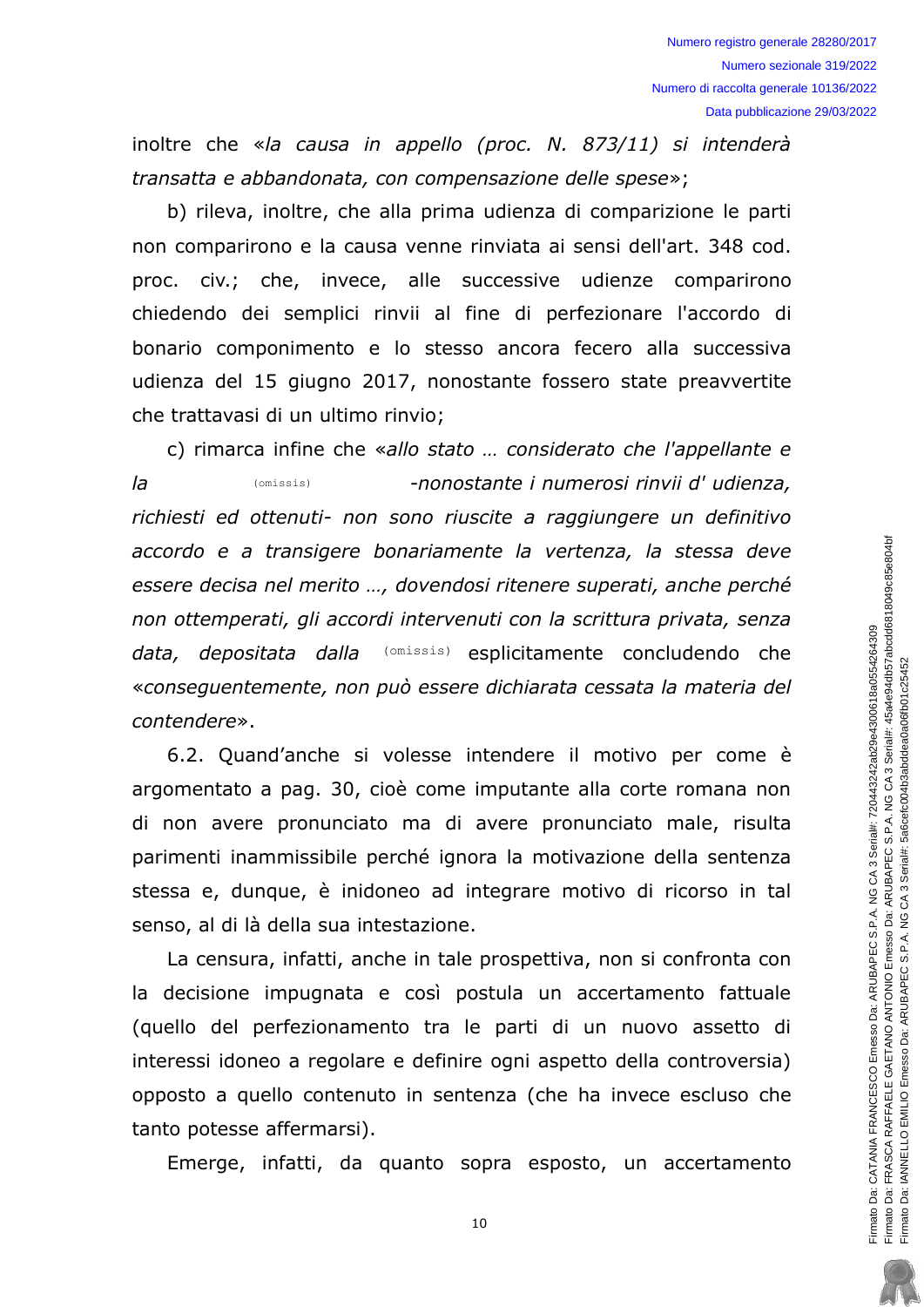fattuale ben diverso e contrastante con quello postulato in ricorso: non di una reciproca e già definitiva rinuncia al contenzioso in atto si trattava (come si suppone, sostanzialmente, in ricorso), ma di un mero *impegno a rinunciare* in dipendenza della programmata compravendita dell'immobile, impegno che però non essendo stato concretamente attuato, non poteva di per sé dimostrare l'abbandono né il sostanziale superamento delle pregresse ragioni del contendere.

6.3. È questo un accertamento fattuale che, oltre a non essere stato in sé fatto segno di specifica censura, si appalesa congruamente motivato, anche in relazione alla ineguivoca condotta processuale delle parti, apparendo al riguardo del resto agevole osservare che, se si fosse trattato di regolamento efficace e operativo, sarebbe bastato al (omissis) darne attuazione con la rinuncia all'appello, al tempo stesso integrante esecuzione e prova univoca dell'esistenza di un sopravvenuto regolamento negoziale idoneo a sovrapporsi e ad estinguere la lite in atto.

6.4. A tal riguardo non può anzi non rilevarsi che nelle conclusioni del (omissis) quali riprodotte in sentenza, non si chiese la cessazione della materia del contendere, dal che possono ricavarsi due considerazioni, strettamente connesse e di rilievo dirimente:

- il ricorrente stesso non riteneva che la materia del contendere fosse cessata e, dunque, essendo stato vittorioso al riguardo, avendolo la sentenza escluso, è escluso che egli possa lamentarsi di un punto che lo ha visto, secondo le conclusioni, vittorioso;

- ma va anche escluso che la stessa Corte romana - al di là di guanto rilevato in sentenza - potesse, mancando l'accordo delle parti, tanto più non aderendovi nemmeno l'altra appellata, far luogo alla dichiarazione di cessata materia del contendere: semmai, se avesse ritenuto, al di là di tale accordo, che il documento integrasse un negozio produttivo di effetti sulle domande proposte, rendendole infondate, avrebbe dovuto far luogo ad una decisione di rigetto.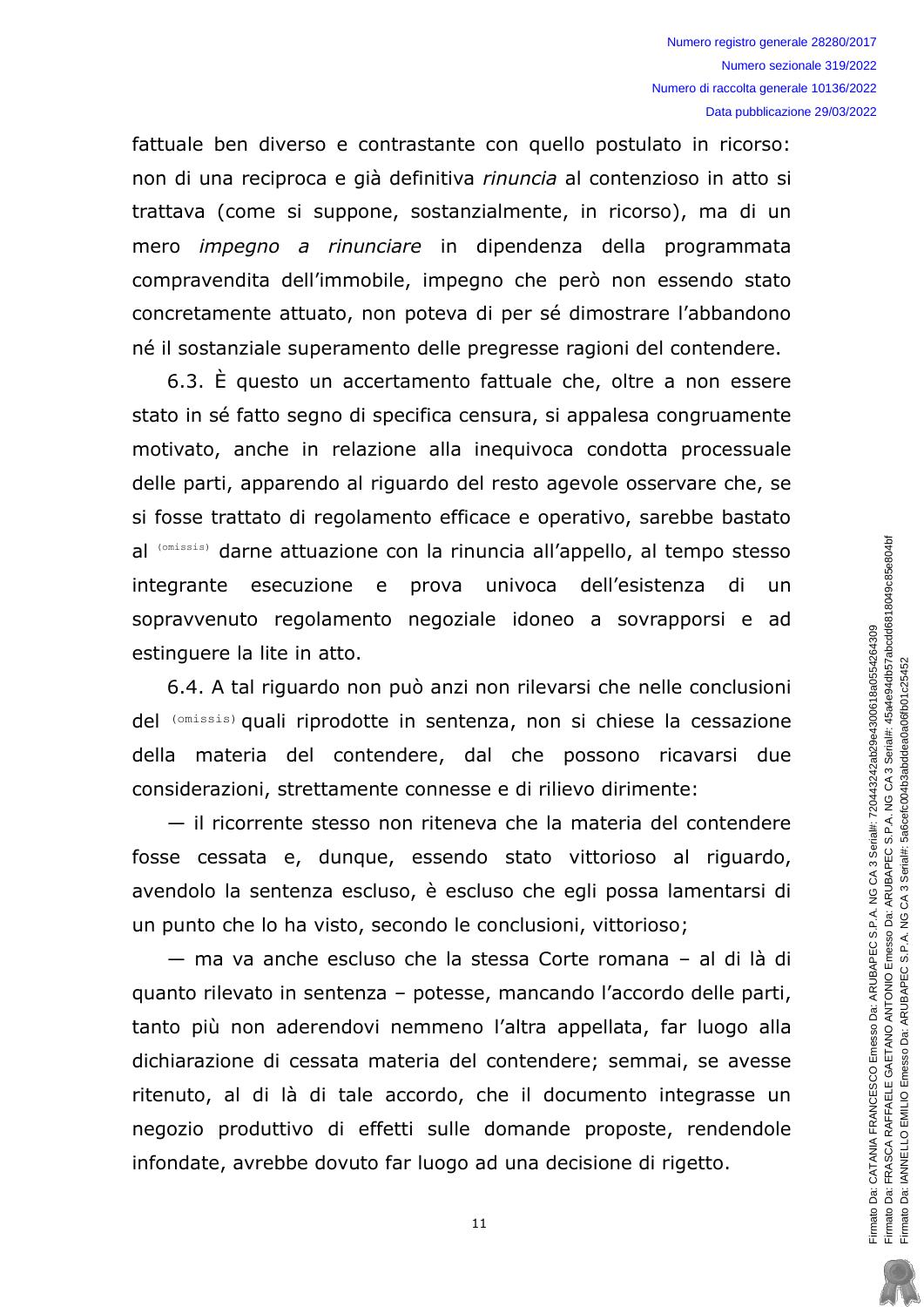7. Il secondo motivo è infondato.

7.1. Secondo pacifico orientamento, rammentato anche in ricorso, il conduttore di un immobile ad uso non abitativo, ove sia decaduto dal diritto di esercitare il riscatto di cui all'art. 38 della legge 27 luglio 1978 n. 392, può domandare sia al venditore che al compratore il patito, risarcimento del danno  $\overline{a}$ titolo di responsabilità extracontrattuale, per effetto della decadenza, a condizione però che ne dimostri la rispettiva malafede, consistita nell'intento di tenerlo all'oscuro dell'avvenuto trasferimento; ciò in quanto, altrimenti, la possibilità del riscatto concessa al conduttore non consente, in mancanza della dimostrazione di un intento fraudolento diretto a impedirne l'esercizio, di riconoscere un nesso di causalità tra l'inadempimento dell'obbligo di *denuntiatio* ed il pregiudizio dell'interesse del conduttore all'acquisto dell'immobile (v. ex multis Cass. 30/08/2013, n. 19968; 03/07/2008, n. 18233; 21/05/2001, n. 6891; 02/04/1997, n. 2872; 26/05/1992, n. 6293; 16/05/1991, n.  $5519$ ).

7.2. È stato anche rilevato che la relativa valutazione costituisce un apprezzamento di fatto, riservato al giudice di merito (v. Cass. n. 18233 del 2008, cit.).

Converrà al riguardo, però, precisare che l'insindacabilità attiene alla ricognizione della fattispecie concreta (censurabile come tale solo sul piano della motivazione e nei limiti dell'omesso esame circa un fatto decisivo per il giudizio che è stato oggetto di discussione tra le parti, ex art. 360, comma primo, num. 5, cod. proc. civ.), non anche alla sua qualificazione giuridica: riguarda cioè la ricognizione degli elementi di fatto posti a base della valutazione di sussistenza o meno del presupposto della dedotta responsabilità risarcitoria, non anche l'attività di sussunzione del fatto, così come accertato, nella fattispecie astratta che, secondo il ricordato principio, fonda la responsabilità risarcitoria del locatore.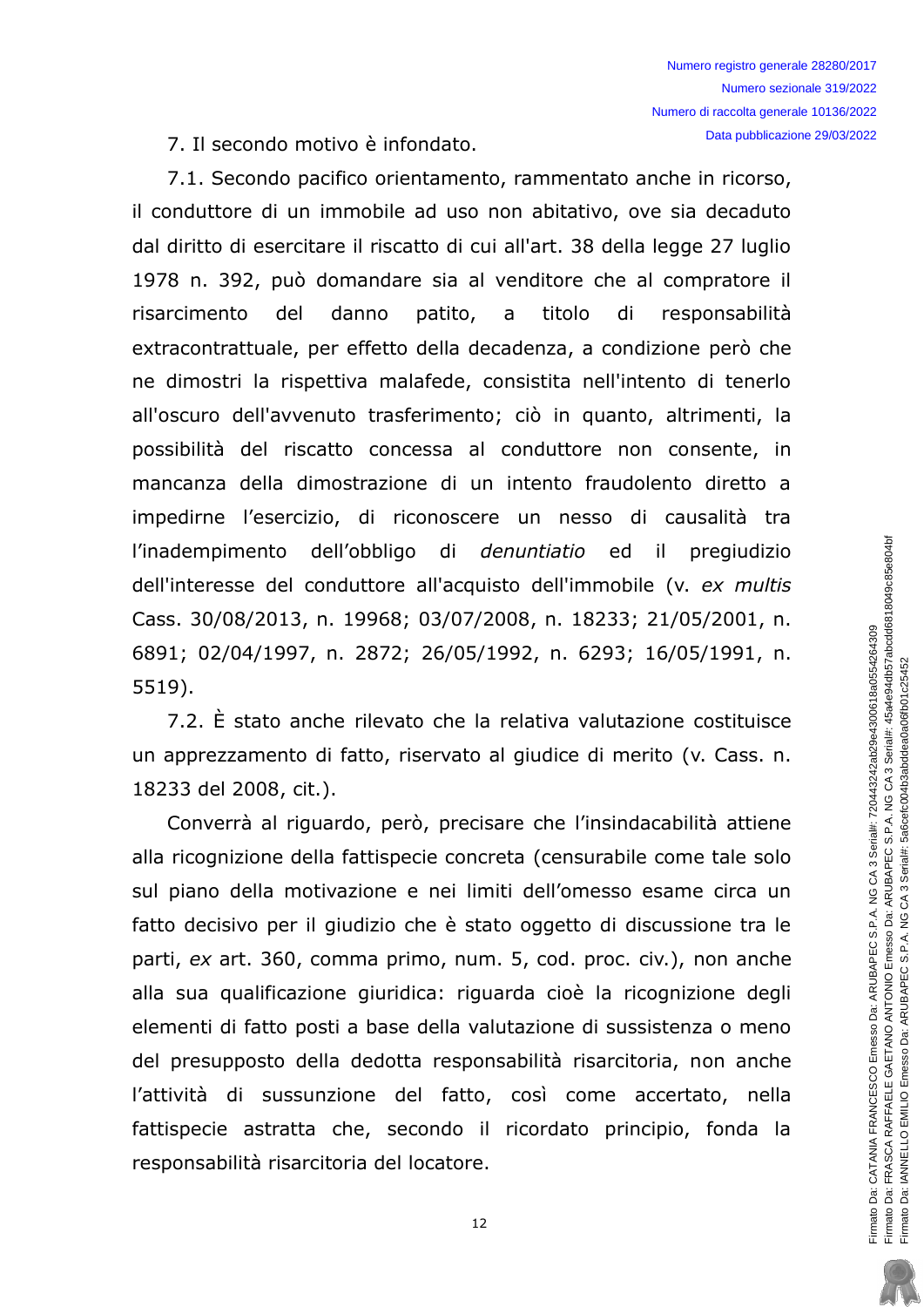7.3. Nel caso di specie, la corte territoriale ha giustificato il convincimento espresso circa l'impossibilità di correlare il mancato esercizio di tempestivo riscatto ad una condotta dei locatori volta a tenere il conduttore all'oscuro dell'avvenuta alienazione, con il rilievo della insufficienza dei dati fattuali accertati a dimostrare, oltre all'indubbia inosservanza dell'onere di *denuntiatio* incombente sul locatore (ma di per sé, come detto, pacificamente insufficiente a fondare anche un obbligo risarcitorio nei confronti del conduttore), anche un intento fraudolento diretto a impedire l'esercizio del diritto di riscatto.

7.4. Il ricorrente contesta tale valutazione, insistendo, di contro, nell'attribuire rilievo alla lettera inviata ai locatori il 1º giugno 2001 per comunicare la propria intenzione di esercitare il diritto di prelazione (lettera però ricevuta dai destinatari l'11 giugno, successivamente alla vendita) ed alla mancata risposta ad essa da parte dei locatori.

Egli argomenta dalla combinazione di tali due condotte  $-$  una positiva (o, se si vuole, commissiva), da parte del conduttore: l'invio della lettera; l'altra negativa (o, nella prospettiva della ricorrente, omissiva) da parte dei locatori: la mancata risposta a quella lettera, che facesse presente la già intervenuta vendita  $-$  nel senso che da esse potesse e dovesse trarsi: sia, da un lato, la malafede dei locatori che hanno omesso di palesare l'intervenuta vendita ben sapendo della volontà chiaramente espressa dal conduttore di far valere il proprio diritto di prelazione e, quindi, anche, ben potendo presumere la sua intenzione di riscattare l'immobile; sia, dall'altro, l'idoneità di tale condotta dei locatori a giustificare il convincimento del conduttore che essa dipendesse dalla non ancora maturata volontà di vendere l'immobile.

7.5. La censura non pone una quaestio facti, ma una quaestio iuris.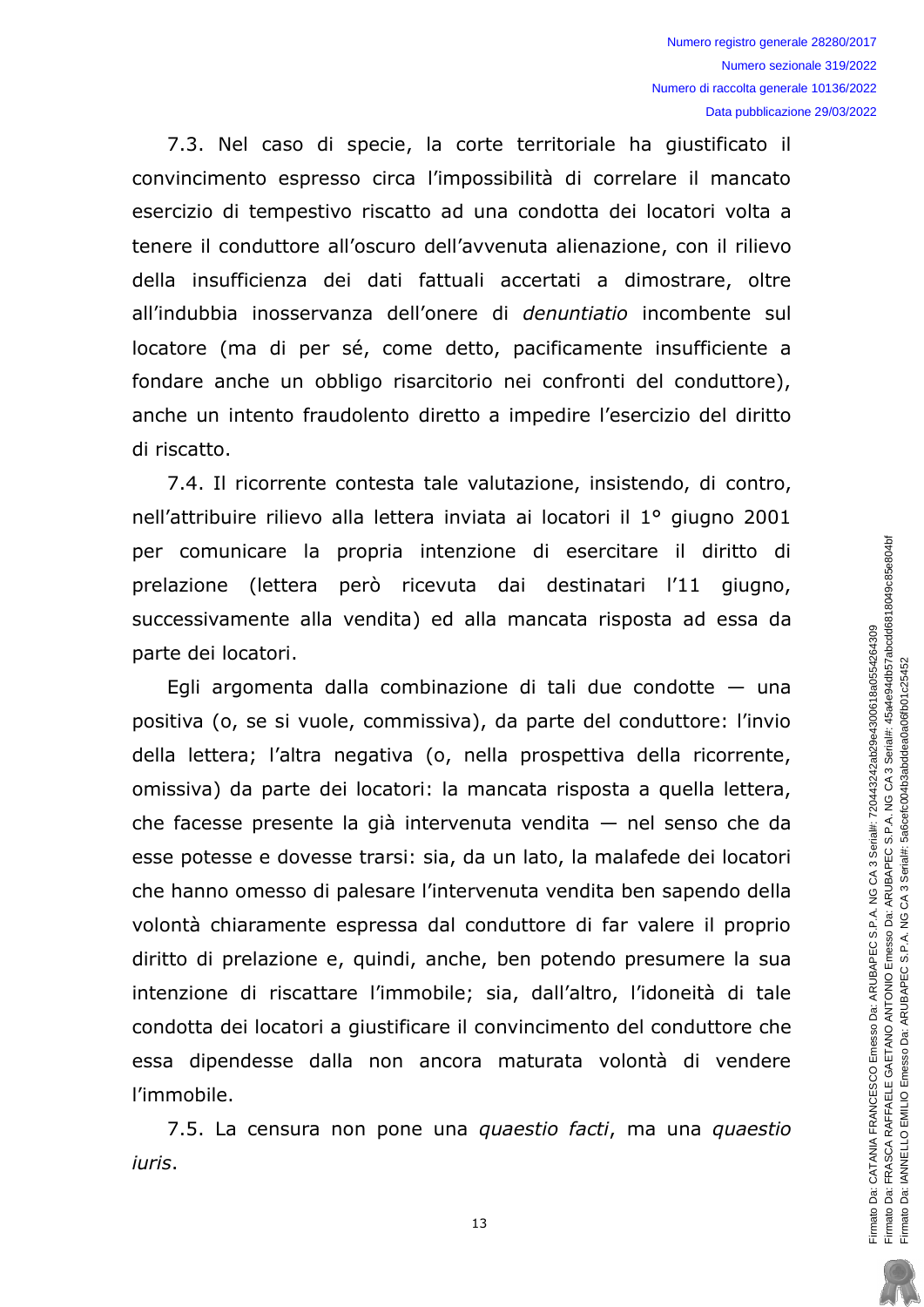Pacifica essendo l'esattezza della ricognizione fattuale operata in sentenza quel che si prospetta è solo la falsa applicazione del principio richiamato sotto il profilo dell'erronea sussunzione giuridica di un fatto in sé incontroverso (v. Cass. 31/05/2018, n. 13747; 23/08/2018, n. 20975).

7.6. Tale prospettazione censoria è però priva di fondamento.

Conviene al riguardo muovere dal rilievo che il silenzio serbato dai locatori, successivamente alla già operata vendita, a fronte della manifestazione espressa dell'interesse del conduttore ad acquisire l'immobile, non viola alcun obbligo giuridico.

L'unico obbligo imposto al locatore che intenda trasferire a titolo oneroso l'immobile locato è, a termini dell'art. 38 legge 27 luglio 1978, n. 392, quello di «darne comunicazione al conduttore con atto notificato a mezzo di ufficiale giudiziario» (c.d. denuntiatio).

Si tratta, secondo consolidata interpretazione, di un obbligo legale di interpello, vincolato nella forma e nel contenuto, diretto a mettere il conduttore nella condizione di esercitare il diritto di prelazione, ove ne sussistano i presupposti (Cass. Sez. U. 04/12/1989, n. 5359).

Esso però si colloca, evidentemente, anteriormente alla vendita, la quale, se effettuata in favore di terzi senza essere preceduta dal detto interpello, segna, di quell'obbligo, il definitivo inadempimento.

La sanzione di tale inadempimento è, nel sistema della legge, (solo) il diritto di riscatto, da esercitare nelle forme e nei termini previsti dall'art. 39 l. cit. (sei mesi dalla trascrizione del contratto); reazione tipica ed altresì unica, nel senso che non è sostituibile con una sanzione diversa: in caso di vendita a terzi, al conduttore pretermesso è data la possibilità di riscattare l'immobile, «non esiste, invece, un 'rimedio attuativo' dell'obbligo di preferire che, in difetto dell'osservanza delle prescrizioni dell'art. 38 I. n. 392/1978, consenta al conduttore un trasferimento diretto, senza dover attendere il momento "sanzionatorio" dell'esercizio del riscatto» (così Cass.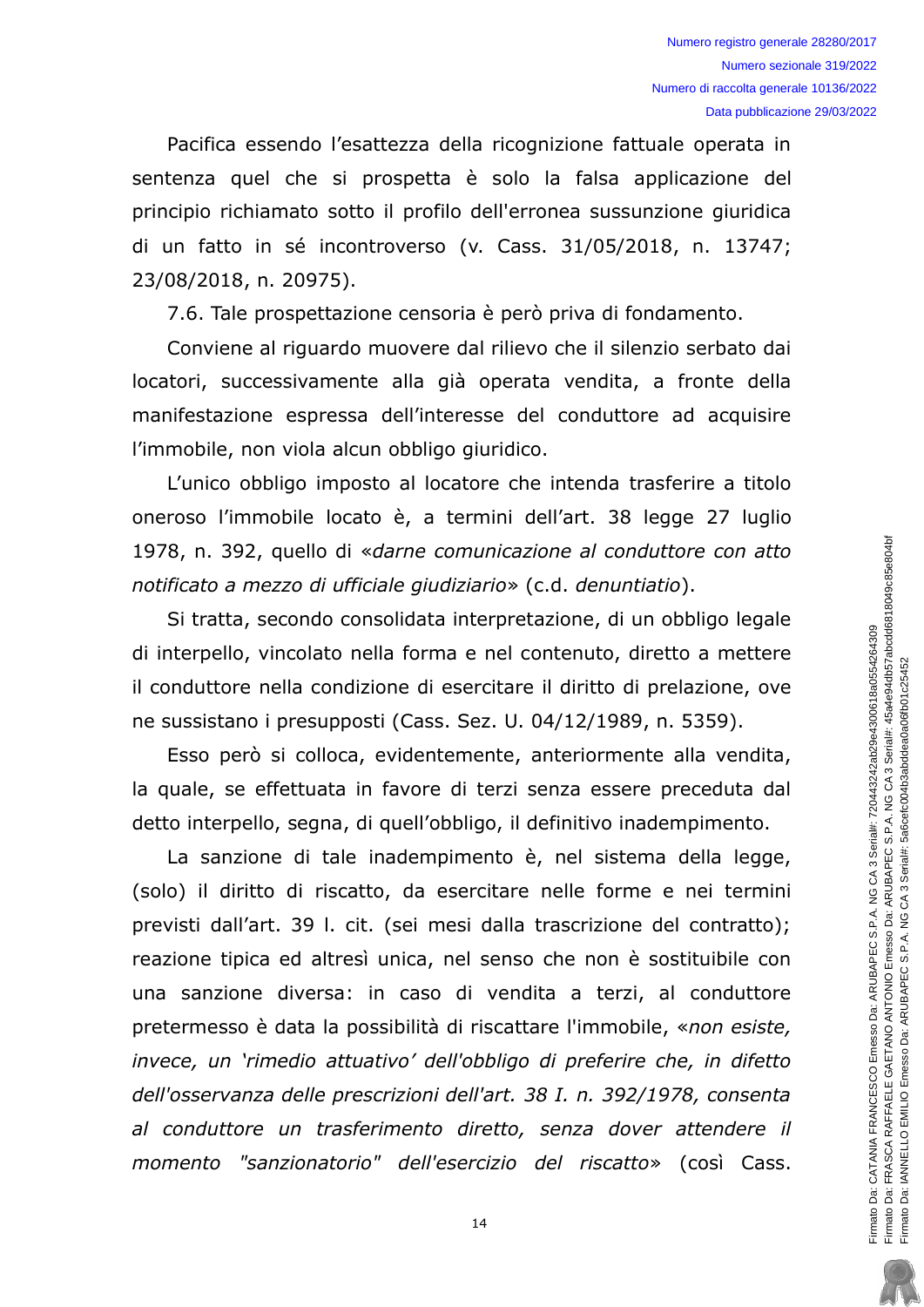26/10/2017, n. 25415).

Una volta, dunque, che si verifichi il mancato interpello e la vendita a terzi, la fattispecie trasmigra nell'orbita del possibile riscatto e, dunque, della disciplina dettata dall'art. 39 l. cit., la quale non prevede, né tanto meno sanziona, un nuovo ulteriore obbligo in capo al venditore (ex locatore) di comunicare al conduttore (non più ovviamente l'intenzione di vendere ma) la già avvenuta vendita.

7.7. Del che del resto ben si comprende la ratio.

Il favor conductoris si risolve, per chiara scelta legislativa, solo nella previsione a vantaggio del conduttore di un diritto di prelazione e del succedaneo diritto di riscatto.

La disciplina di quest'ultimo configura un meccanismo di tutela che, nell'affidare allo stesso conduttore l'iniziativa e nel sottoporla anche a ristretti limiti temporali, tiene conto evidentemente dell'esistenza del contrastante interesse del terzo acquirente e del venditore, ex locatore, alla stabilità degli effetti del negozio concluso (di per sé pienamente valido ed efficace): interesse questo che, in tal modo e per ciò stesso, è bensì considerato in posizione recessiva (e perciò destinato a soccombere al riscatto, alla stregua di una sanzione del comportamento inadempiente prima tenuto dal locatore) ma pur sempre meritevole di tutela, realizzata, per l'appunto, attraverso la previsione di limiti temporali entro i quali quella sanzione può determinarsi; ciò in una prospettiva, dunque, non di assoluta prevalenza di un interesse sull'altro, ma di equo bilanciamento.

Si rammenti, in proposito, che con sentenza n. 228 dell'8 maggio 1990 la Corte costituzionale ha dichiarato non fondata la questione di legittimità costituzionale dell'art. 39, primo comma, della legge 27 luglio 1978, n. 392, sollevata, con riferimento agli artt. 3 e 24 Cost., nella parte in cui fa decorrere il termine di decadenza di sei mesi per l'esercizio del diritto di riscatto dalla data di trascrizione del contratto

Firmato Da: CATANIA FRANCESCO Emesso Da: ARUBAPEC S.P.A. NG CA 3 Serial#: 720443242ab29e4300618a0554264309<br>Firmato Da: FRASCA RAFFAELE GAETANO ANTONIO Emesso Da: ARUBAPEC S.P.A. NG CA 3 Serial#: 45a4e94db57abcdd6818049c85e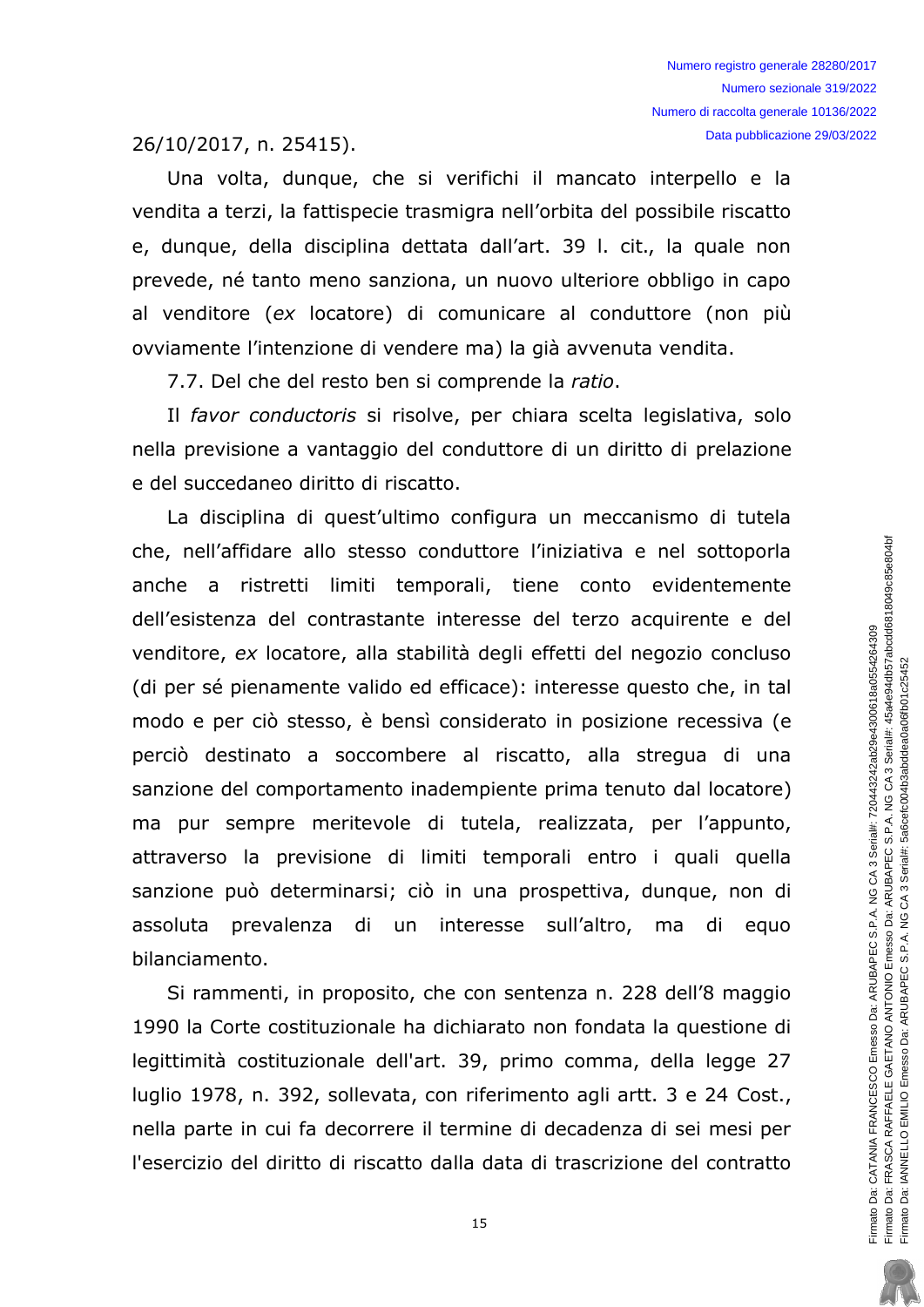di compravendita, per l'asserita riduzione delle possibilità del conduttore di tutelare il proprio diritto e per irrazionalità della scelta dell'indicato dies a quo.

Tale decisione del giudice delle leggi si è fondata sul rilievo che «far decorrere il termine semestrale di decadenza del diritto di riscatto dalla effettiva conoscenza del conduttore dell'avvenuta compravendita a lui non denunziata o, se denunziata, con indicazione di prezzo maggiorato che lo ha distolto dall'esercitare il diritto di prelazione, significherebbe spingere il favor conductoris fino a creare incertezza e intralcio al traffico commerciale degli immobili, restando il terzo acquirente permanentemente esposto per un tempo indeterminato all'esercizio del diritto di riscatto del conduttore.

«Imporre d'altra parte al terzo acquirente un onere di comunicazione verso il conduttore a supplenza della mancata denuntiatio del locatore-venditore postulerebbe un vizio del trasferimento qualora esso non fosse adempiuto. Si tratta, come ognun vede, di operazioni di ricostruzione della norma che richiedono ponderazione di interessi sociali riservata al legislatore».

7.8. Se ne ricava, dunque, che l'esercizio del diritto di riscatto è affidato esclusivamente ad una iniziativa del conduttore, senza la previsione di alcun onere fattivo di cooperazione del venditore (ex locatore) o dell'acquirente, e ciò anche nel momento dell'acquisizione della conoscenza dell'avvenuta vendita, presumendosi che ad ottenere la stessa sia sufficiente (oltre che necessaria) la sola trascrizione del contratto e, dunque, la loro libera consultazione da parte dello stesso conduttore, per tal motivo essendo ritenuta legittima anche la sua designazione quale *dies a quo* del termine semestrale di decadenza del diritto medesimo.

7.8. Ciò premesso, appare altresì evidente - tornando al caso in esame - che la ricezione, successivamente alla vendita, della lettera del conduttore nulla aggiunge o toglie al guadro giuridico delineato.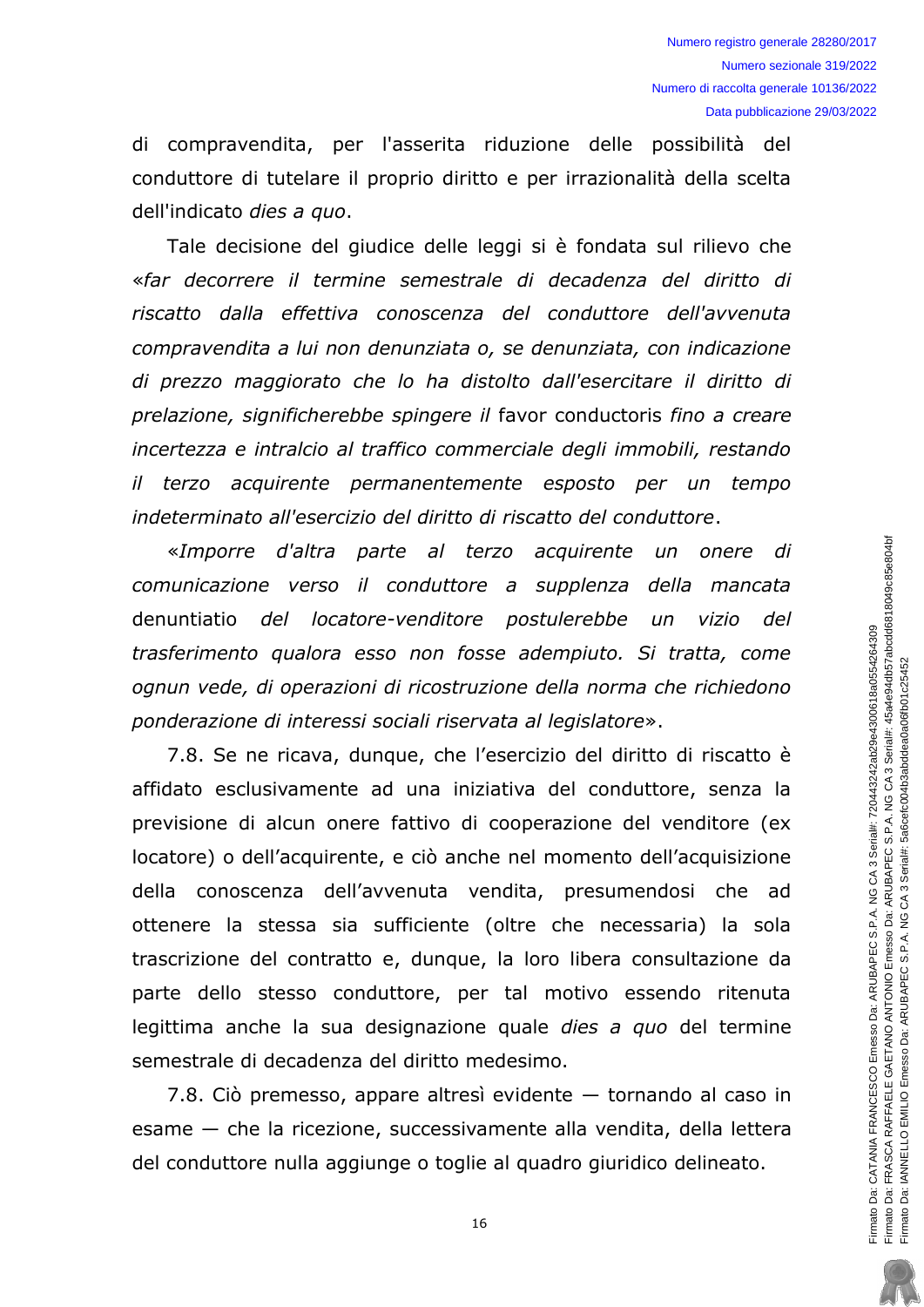Così come, se fosse stata ricevuta prima, essa nulla aggiungeva all'obbligo, già ex lege gravante sul locatore, della denuntiatio (tanto meno essa di per sé valendo a costituire l'effetto di un positivo esercizio del diritto di prelazione), allo stesso modo la sua ricezione successivamente alla vendita non vale a costituire, in mancanza di alcuna previsione di legge, un obbligo giuridico in capo all'ex locatorevenditore (né tanto meno in capo all'acquirente) di informare il mittente della già avvenuta vendita.

Rispetto alla descritta ratio ispiratrice della disciplina speciale, non v'è ragione di ritenere che l'interesse del venditore e del terzo alla stabilità degli effetti del negozio, a tale disciplina sotteso nei termini detti, e il meccanismo prescelto per il loro bilanciamento, abbiano a subire una diversa considerazione e modulazione solo perché, con detta lettera, è divenuto espresso quel che quella disciplina già comunque considerava implicito: ossia l'interesse del conduttore a far valere il diritto di prelazione e, dunque, anche presumibilmente ad esercitare il succedaneo diritto di riscatto.

7.9. Tali premesse non possono non riverberarsi anche sul vaglio che si richiede di compiere circa la valenza che, nella diversa prospettiva extracontrattuale, a tale comportamento (ossia alla mancata risposta alla lettera del conduttore) si ipotizza debba attribuirsi come diretto e idoneo a impedire l'esercizio del diritto di riscatto.

Il descritto meccanismo implica che l'inadempimento del locatore all'obbligo legale della *denuntiatio* e poi l'inerzia, il silenzio o in genere la mancata cooperazione ai fini del succedaneo esercizio del diritto di riscatto non possano, di regola, considerarsi fonte di alcun obbligo risarcitorio nei confronti del conduttore il cui (eventuale) interesse all'acquisto, con diritto di prelazione, dell'immobile locato rimanga inattuato.

Ciò in ragione del fatto che il meccanismo di attuazione di tale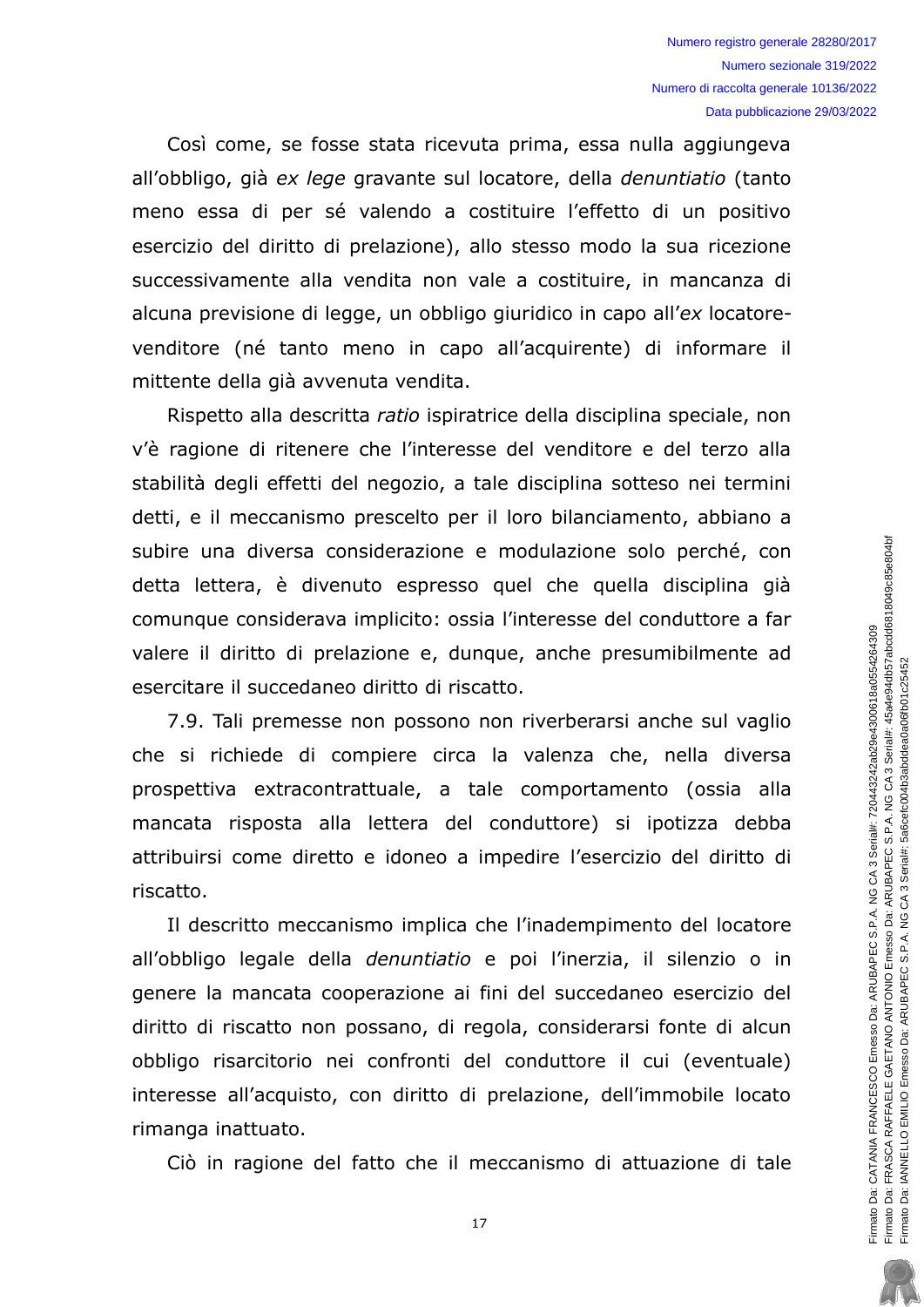interesse, rimesso e affidato, come detto, esclusivamente all'iniziativa ed alla diligenza dello stesso conduttore, è ritenuto di per sé pienamente idoneo e sufficiente a tal fine, discendendone, per converso, che l'inattuazione di quell'interesse deve di regola ritenersi causalmente imputabile allo stesso conduttore, inerte o negligente nell'attivare quelle iniziative che gli consentirebbero  $-$  nonostante il  $S$ ilenzio, l'inerzia o la mancata cooperazione dell'ex locatore  $-$  di realizzare ugualmente e pienamente il suo interesse.

 $\dot{E}$  per tal motivo che, come s'è detto, la giurisprudenza di questa Corte è ferma nel ritenere che una responsabilità risarcitoria del venditore (ex locatore) può configurarsi, a titolo extracontrattuale, solo a condizione che a quel nesso di causa se ne sovrapponga un altro, da dimostrarsi ovviamente dal conduttore, tale per cui l'inattuazione dell'interesse del conduttore possa considerarsi evento ricollegabile alla condotta preordinata a provocare l'evento medesimo, che, comportando un danno ingiusto, ha impedito l'esercizio di un diritto.

7.10. Il principio richiamato richiede dunque un *quid pluris*, un comportamento cioè diverso e più articolato del semplice silenzio; un contegno cioè che magari ricomprenda il silenzio o l'inerzia del locatore, ma che tuttavia sia anche in grado di attribuire ad essi, in ragione di altre circostanze, artificiosamente create, un significato diverso e univoco da quello meramente neutro che di per sé quelli hanno: un significato in grado di infondere oggettivamente e univocamente nel conduttore il convincimento che quella vendita non sia stata operata e comunque a indurlo a non attivarsi per effettuare le opportune visure.

7.11. Nel caso di specie, la mancata risposta alla lettera del giugno 2001 avrebbe potuto, dungue, in tale prospettiva, essere portatrice di valore indiziario se, in ipotesi, nei mesi successivi, vi fossero state occasioni d'incontro tra conduttore ed ex locatori idonee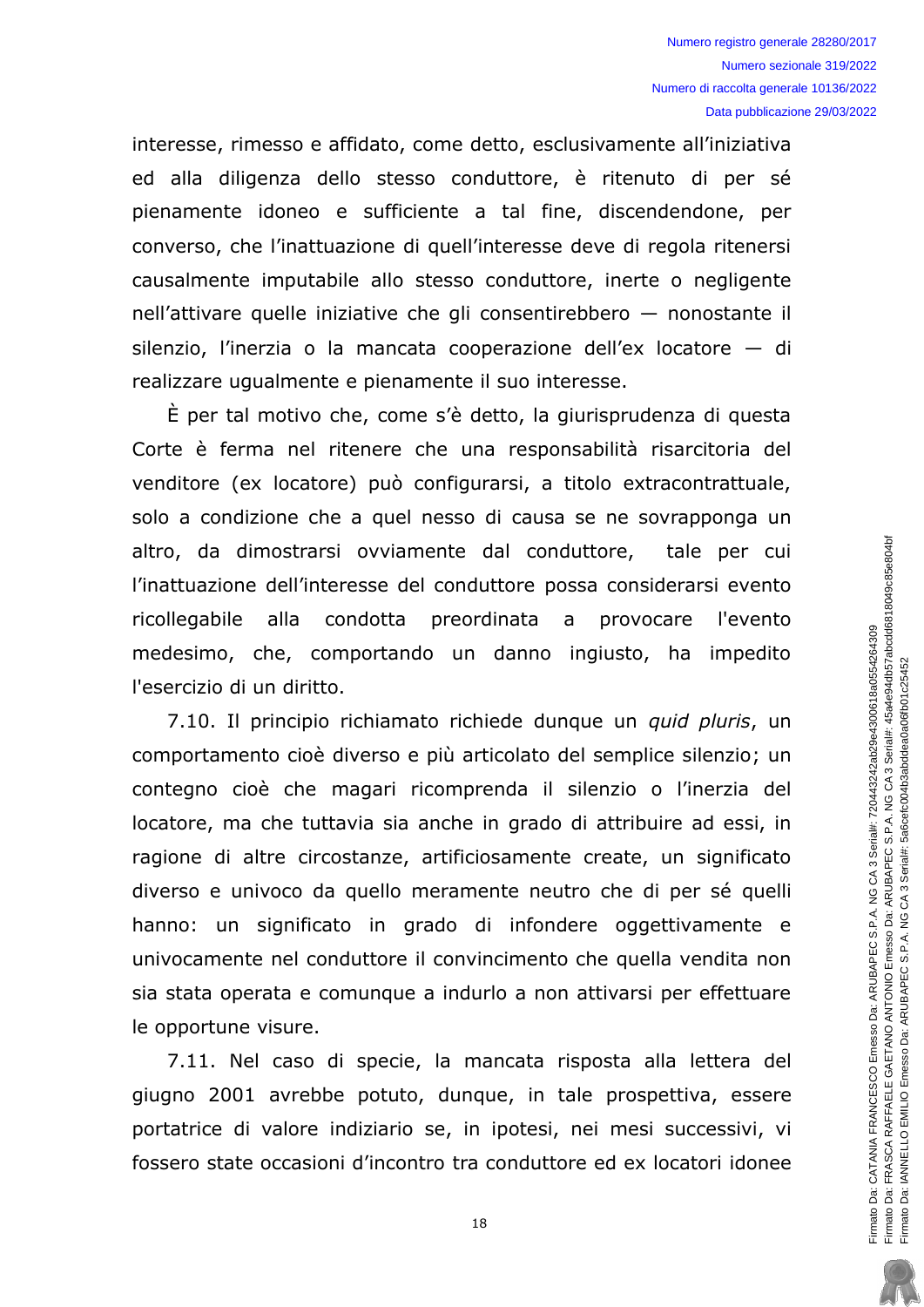a rappresentare - sia pure implicitamente, ma in modo univoco  $\frac{Data \text{ publicazione } 29/03/2022}{Data \text{ public action } 29/03/2022}$ l'apparente persistenza di qualità e rapporti identici a quelli anteriori alla vendita: ad es. se i venditori avessero continuato a riceversi canoni o altri oneri legati al rapporto locativo senza nulla dire (come ad es. nel caso considerato da Cass. n. 19968 del 2013, cit.).

Tanto non risulta affermato però neppure dal ricorrente, avendo anzi egli evidenziato che l'occasione nella quale i locatori ebbero a comunicargli l'intervenuta vendita a distanza di un anno dalla stessa fu quella del pagamento del canone «annuale», ovvero, è da intendere, del primo successivo alla vendita.

Non si fa neppure menzione di altre precedenti occasioni di incontro o interlocuzione con i locatori.

7.13. Non è, invece, condivisibile nella descritta prospettiva l'argomento secondo cui l'invio della predetta lettera del 1º giugno 2001 ai locatori autorizzava il conduttore ad avere certezza che la equivalesse concretizzazione mancata risposta  $\mathsf{a}$ mancata dell'intenzione di vendita.

Tale deduzione si appalesa del tutto generica, non è fondata su alcuna massima di esperienza o regola causale che possa giustificare una siffatta implicazione dalla mera mancata risposta; lo stesso ricorrente per corroborarla evoca gli ottimi rapporti tra le parti, i quali però costituiscono circostanza di fatto solo affermata ma mancante di alcun riscontro in quanto accertato in sentenza o in quanto comunque sottoposto a dibattito processuale (per cogliere il quale, comunque, sarebbe stata necessaria una denuncia, rispettosa dei connessi oneri di specificità, di omesso esame ex art. 360, comma primo, num. 5, cod. proc. civ.: denuncia nella specie mancante).

Ad quantomeno, è opponibile essa, come altrettanto astrattamente valida l'implicazione che, in senso esattamente contrario, ne trae invece la corte d'appello: quella cioè che, proprio il silenzio serbato alla lettera, avrebbe potuto e dovuto consigliare il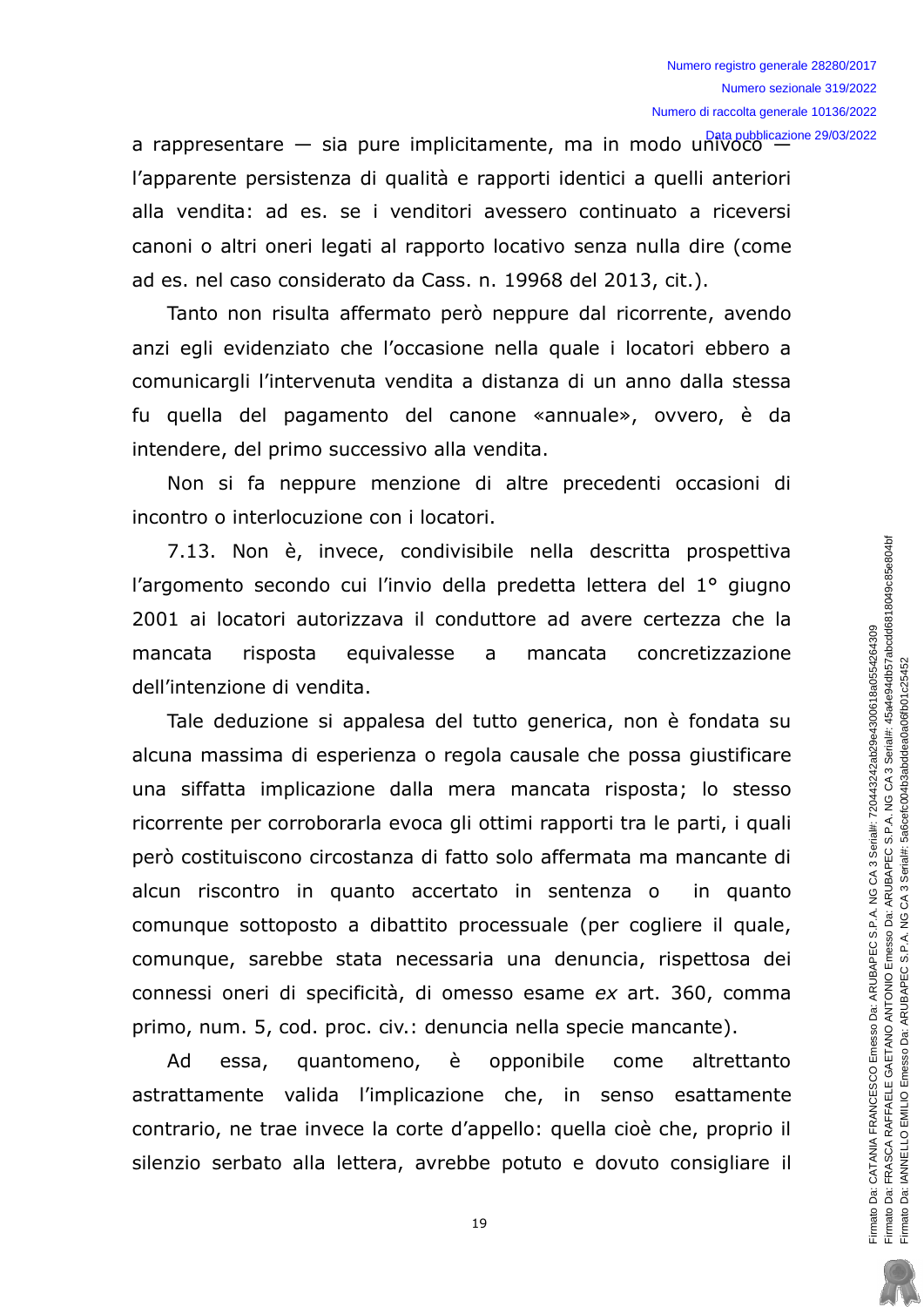conduttore a compulsare i RR.II. per avere, in quel modo, certo e inconfutabile riscontro del fatto che quella intenzione di vendere, di cui lui stesso afferma di avere avuto notizia e che lo avevano spinto a inviare quella lettera, avesse, oppure no, avuto sequito.

8. Il terzo motivo è inammissibile.

Una nullità della sentenza per mancanza di motivazione, ai sensi dell'art. 132, comma secondo, n. 4, cod. proc. civ. (error in procedendo denunciabile con ricorso per cassazione ex art. 360, comma primo, num. 4, cod. proc. civ.,) può ammettersi solo in quattro casi:

quando la motivazione manchi del tutto finanche «sotto l'aspetto materiale e grafico»;

quando contenga un «contrasto irriducibile tra affermazioni inconciliabili»;

- quando sia «perplessa ed obiettivamente incomprensibile»;

 $-$  quando, infine, sia puramente apparente.

Si tratta di acquisizioni risalenti nella giurisprudenza di legittimità, significativamente ribadite nella esegesi del nuovo testo dell'art. 360, primo comma, n. 5, cod. proc. civ., disposta dall'art. 54 del d.l. 22 giugno 2012, n. 83, conv. in legge 7 agosto 2012, n. 134.

Di tale riformulazione si è detto, infatti, come noto, che deve essere interpretata, alla luce dei canoni ermeneutici dettati dall'art. 12 delle preleggi, come «riduzione al "minimo costituzionale" del sindacato di legittimità sulla motivazione», e che «pertanto, è denunciabile in cassazione solo l'anomalia motivazionale che si tramuta in violazione di legge costituzionalmente rilevante, in quanto attinente all'esistenza della motivazione in sé, purché il vizio risulti dal testo della sentenza impugnata, a prescindere dal confronto con le risultanze processuali. Tale anomalia si esaurisce nella "mancanza assoluta di motivi sotto l'aspetto materiale e grafico", nella "motivazione apparente", nel "contrasto irriducibile tra affermazioni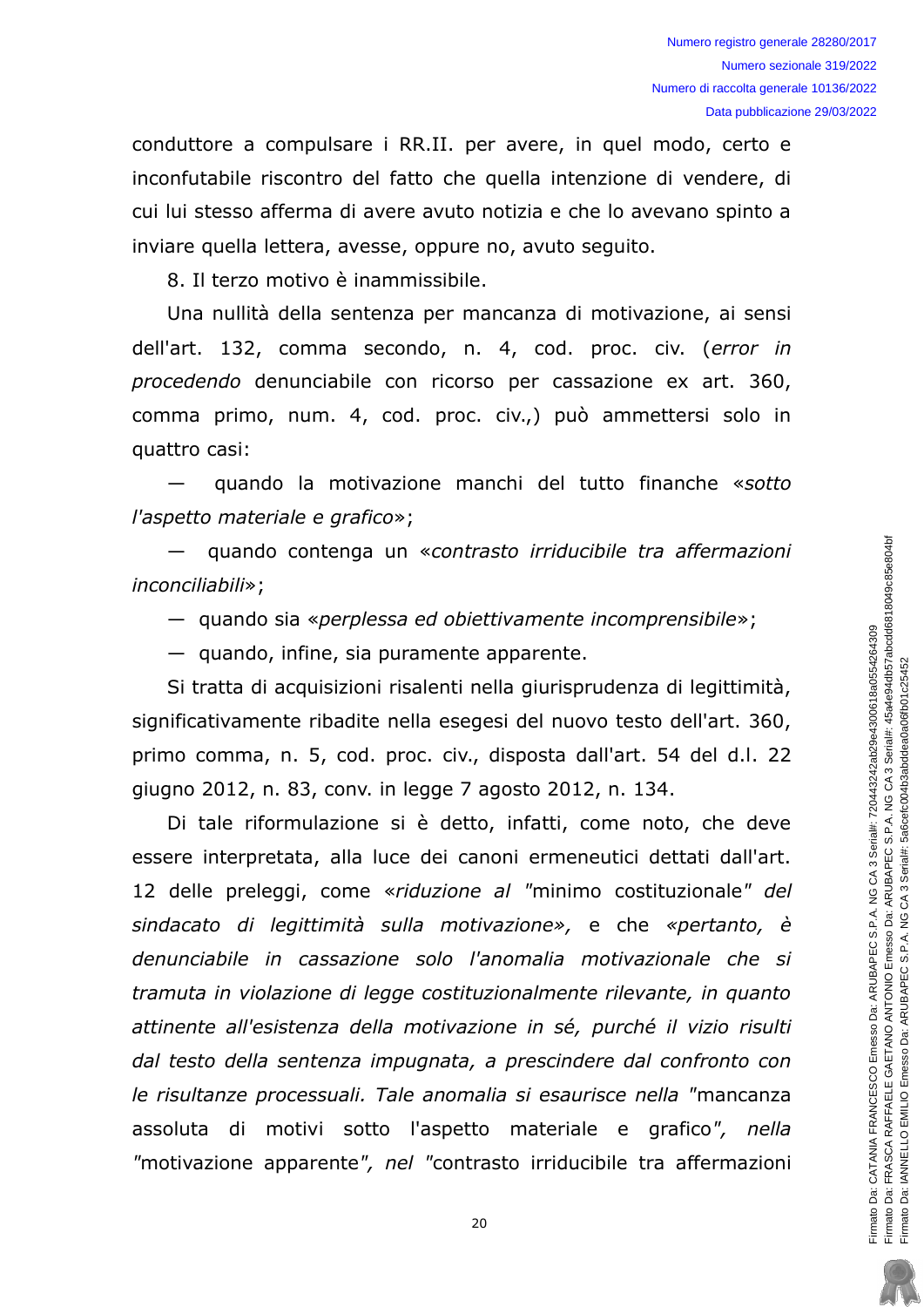inconciliabili" e nella "motivazione perplessa ed obiettivamente incomprensibile", esclusa qualungue rilevanza del semplice difetto di "sufficienza" della motivazione» (Cass. Sez. U. 07/04/2014, n. 8053).

Nella specie non è ravvisabile alcuna di tali ipotesi limite.

A ben vedere nemmeno la prospettazione della censura la delinea, quel che viene denunciato essendo, infatti, non l'incomprensibilità della motivazione ma la sua capacità persuasiva o logicità rispetto alle premesse: in altre parole l'insufficienza della motivazione che però non configura più vizio cassatorio.

È appena il caso comunque di soggiungere che, alla luce delle considerazioni sopra esposte, la sentenza resiste ampiamente a tale pur inammissibile censura.

9. Il ricorso deve essere pertanto rigettato.

Rimane consequentemente assorbito l'esame del ricorso incidentale condizionato  $-$  che avrebbe peraltro dovuto dichiararsi inammissibile in quanto mirato solo a riproporre domanda di manleva nei confronti della società acquirente: domanda che era rimasta assorbita nei gradi di merito e che pertanto, lungi dal poter giustificare l'impugnazione, in mancanza di soccombenza, avrebbe dovuto essere riproposta, in caso di accoglimento del ricorso principale, davanti al giudice del rinvio (v. Cass. 13/07/2018, n. 18648; n. 22095 del 22/09/2017; n. 4472 del 07/03/2016; n. 574 del 15/01/2016; n. 6572 del 03/12/1988; n. 767 del 09/02/1982; n. 1980 del 07/04/1981).

10. Avuto, tuttavia, riguardo ai profili di novità, e rilevanza nomofilattica, della questione trattata, si ravvisano i presupposti per l'integrale compensazione delle spese tra le parti.

11. Va dato atto della sussistenza dei presupposti processuali per il versamento, da parte della ricorrente principale, ai sensi dell'art. 13, comma 1-quater, d.P.R. 30 maggio 2002, n. 115, nel testo introdotto dall'art. 1, comma 17, legge 24 dicembre 2012, n. 228, di